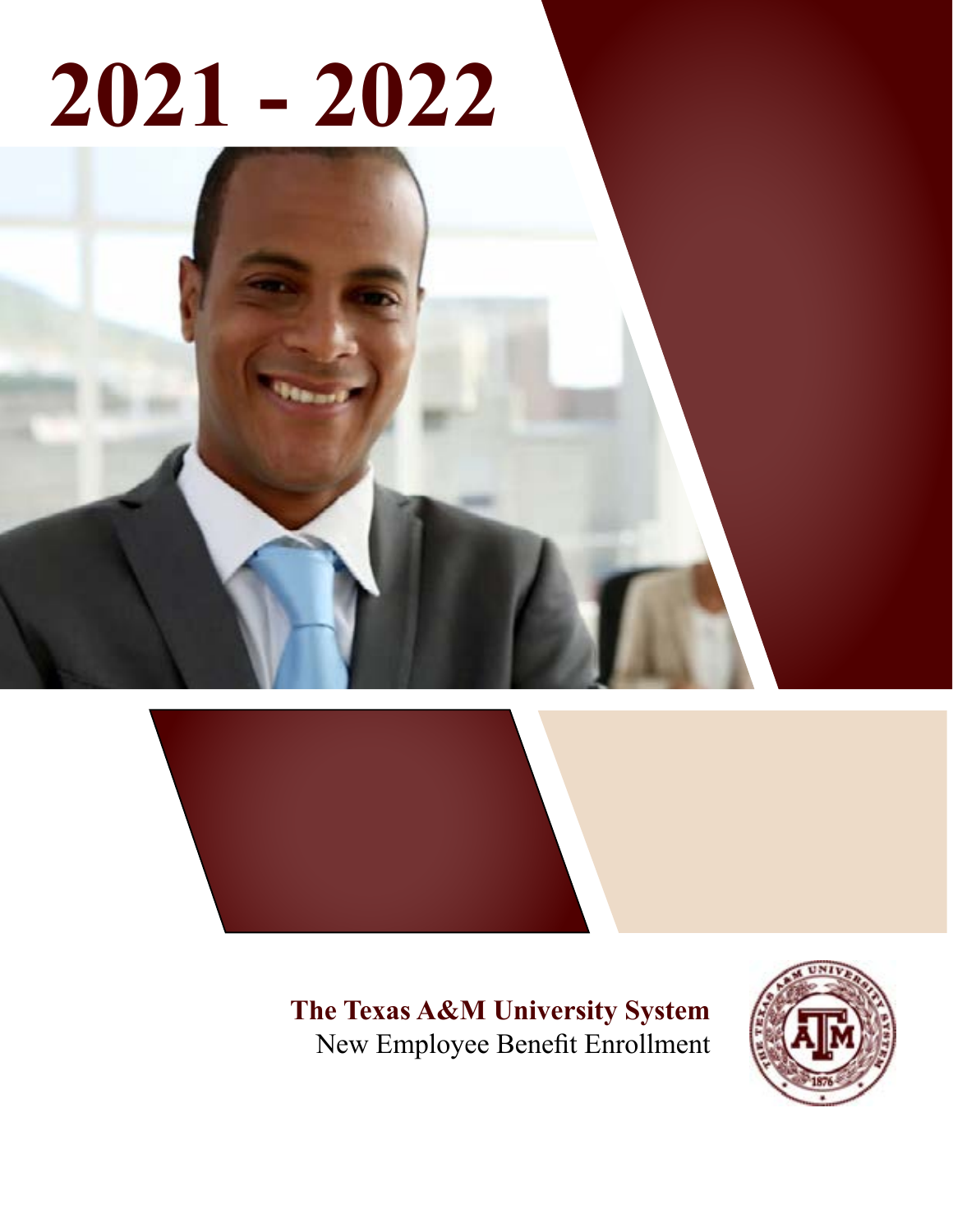# **New Employee Booklet**

# Getting Started

As a new employee, you have the opportunity to enroll in many great benefits programs.

### **BENEFITS ENROLLMENT**

You must make your benefits elections within 45 days of your hire date. The coverages you elect take effect on your employer contribution eligibility day (the first of the month after your 60th day of employment).

For example, if your hire date is 10/14, you must make your elections by 11/27. Your employer contribution eligibility date is 01/01.

You also have the option of beginning coverage before your employer contribution eligibility date. If you enroll within seven days after your hire date, coverage for you and your dependents can take effect on your hire date. If you enroll within the month you are hired, coverage for you and your dependents can take effect on the first of the month following date of hire. You will pay the total premium until your employer contribution eligibility date.

If you do not make your elections by the end of your initial 45-day enrollment period, you will be automatically enrolled in a basic health/life package on your employer contribution eligibility date. You may have to provide evidence of good health for certain levels of life insurance if you do not enroll in these benefits during this initial 45-day period and later want to enroll.

If you do not want A&M System medical coverage, then you may decline medical coverage during the Onboarding Process in Workday.

### **EMPLOYER CONTRIBUTION**

This is an amount provided by the state legistature for your medical insurance premiums. Unless you are transferring with no break in service from another Texas state agency or institution of higher education, you will begin receiving a monthly employer contribution the first of the month after your 60th day of benefits-eligible employment. Your employer contribution amount will depend on whether you are a full-time (30 hours or more per week) or part-time (20-29 hours per week) employee and whether you enroll dependents.

Premiums listed in this guide include the total premium and your cost after you begin receiving the employer contribution.

If you indicate that you have other medical coverage and you do not want A&M System medical coverage, you may use half of the employee-only employer contribution to pay for Alternate Basic Life, Optional Accidental Death and Dismemberment, Dental, Long-Term Disability (LTD), and Vision coverage, in that order.

You cannot use the employer contribution to pay for Optional Life, Dependent Child Life, or Dependent Spouse Life. If you are the policyholder or dependent of medical coverage from the University of Texas System or the Employees Retirement System, you are not eligible for an additional employer contribution. You can receive an employer contribution from only one Texas state agency or institution of higher education. If the employer contribution is used for LTD and you receive LTD benefits, part or all of those benefits may be taxable income. If you do not want the employer contribution applied to your LTD coverage, you can waive the contribution as you complete your online enrollment.

### **WHAT PLANS CAN I CHOOSE?**

You have the option of:

- health
- dental
- vision
- life
- accidental death and dismemberment
- long-term disability
- flexible spending account
- mandatory retirement plan
- voluntary retirement plan

### **ELIGIBILITY**

You are eligible to receive benefits if:

- You work at least 30 hours a week, full-time, or
- You work at least 20 hours a week, part-time, and
- Your appointment is expected to continue for a term of at least 4½ months, and
- You are eligible for retirement benefits as a member of the Teacher Retirement System of Texas (TRS) or
- You are enrolled in graduate student-level classes at an A&M System institution as a condition of employment.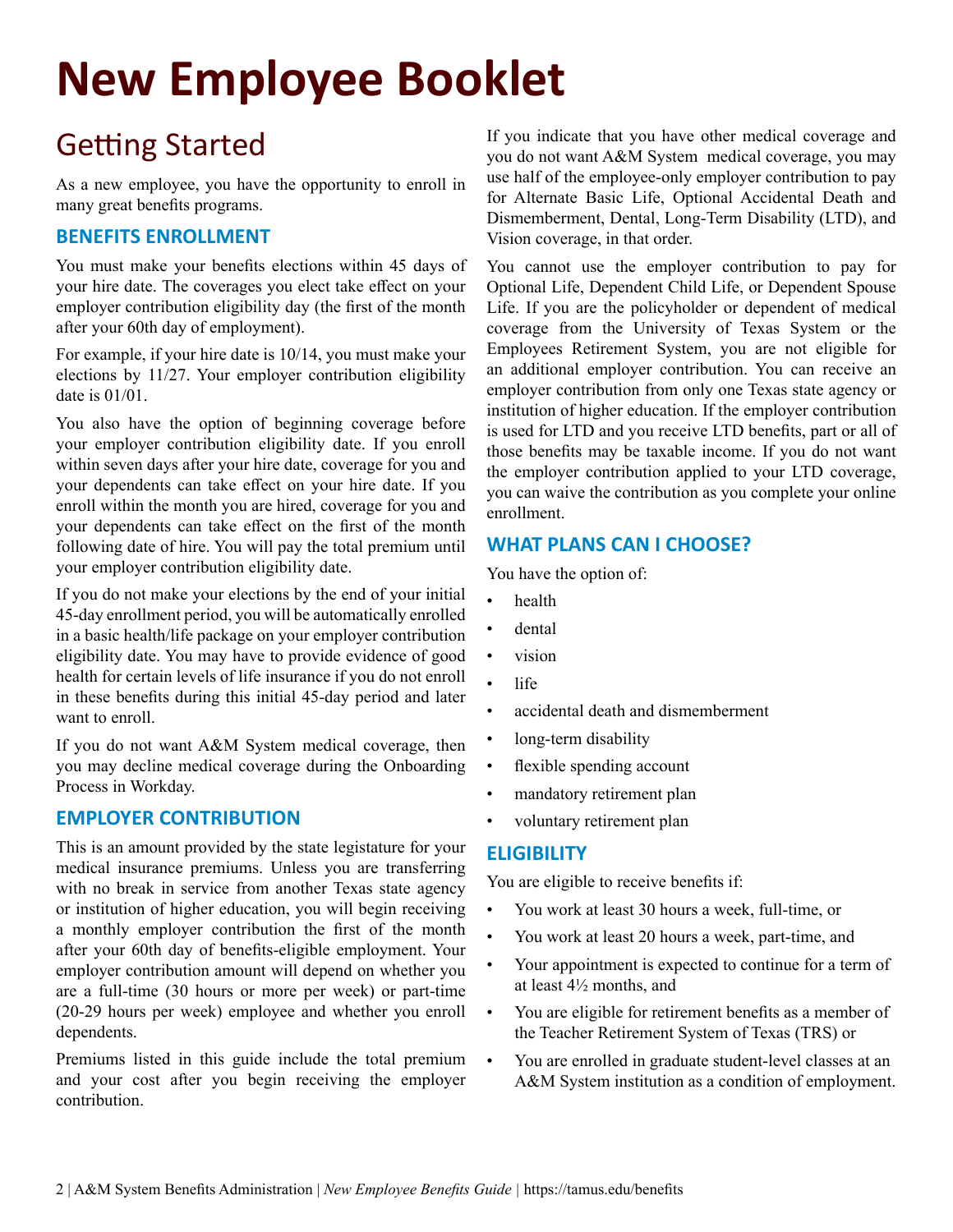### **IF YOU AND YOUR SPOUSE BOTH WORK FOR THE A&M SYSTEM**

There are many things to consider when enrolling in insurance if both you and your spouse work for the A&M System. You can find information about your options in the A&M System brochure "When you and your spouse both work for the A&M System," located on the [A&M System](http://tamus.edu/benefits) [Benefits Administration website](http://tamus.edu/benefits).

### **ENROLLING WITH WORKDAY**

Log in to Single Sign On (SSO) at [https://sso.tamus.edu](https://sso.tamus.edu ) using your Universal Identification Number (UIN) and your SSO password. Once you're logged on, click on Workday. You will have a number of checklist items to complete in your inbox to complete the Onboarding Process. The purpose of this booklet is to review and elect your benefit options.

### **To add a dependent:**

If you are going to add dependent coverage, you must add the dependent to Workday before completing your benefit elections. If you are completing enrollment before your hire date, you will not be able to see the Benefits Worklet. Instead, type the word "Dependents" in the Workday search bar to get to the Depedents section and add your new dependent. For those enrolling on or after their hire date:

- 1. Once logged in, go to the Benefits Worklet.
- 2. From the Benefits page, click Dependents in the Change column on the left.
- 3. On the Dependents page, click Add to add a new dependent.
- 4. Fill out the required Dependent Information.
- 5. You will receive a To Do in your Inbox to upload supporting documentation on HRConnect Legacy. If you are completing enrollment before your hire date, submit Dependent Documentation to your Benefits Office. *Acceptable supporting documentation for various dependent types can be found on page 9 of this booklet.*
- 6. Make sure to submit the To Do items in your Workday Inbox that remind you to upload your Dependent Documentation once you have done so.

### **To complete the Benefit Enrollment process:**

- 1. Navigate to your Workday Inbox and click on the Benefit Change - Hire task.
- 2. Update tobacco user status for yourself and your spouse, if covered on your plan.
- 3. Make your insurance selections and select the dependents you would like to cover under each insurance option. Designate your beneficiaries for Basic Life, Optional and Accidental Death and



Dismemberment coverage, if elected.

4. Once you have enrolled or waived each benefit option, check the Agree box and click Submit.

### **ALEX - BENEFIT COUNSELOR BY JELLYVISION**

Alex is a digital tool by Jellyvision which asks you questions about your current benefit needs to help you make benefit selections for you and your family. Visit the Alex homepage to get started if you would like to use this tool.

Alex is not an enrollment tool. You still must elect your benefits in Workday. Use Alex at<https://www.myalex.com/tamus/home>.

3 | A&M System Benefits Administration | *New Employee Benefits Guide |* https://tamus.edu/benefits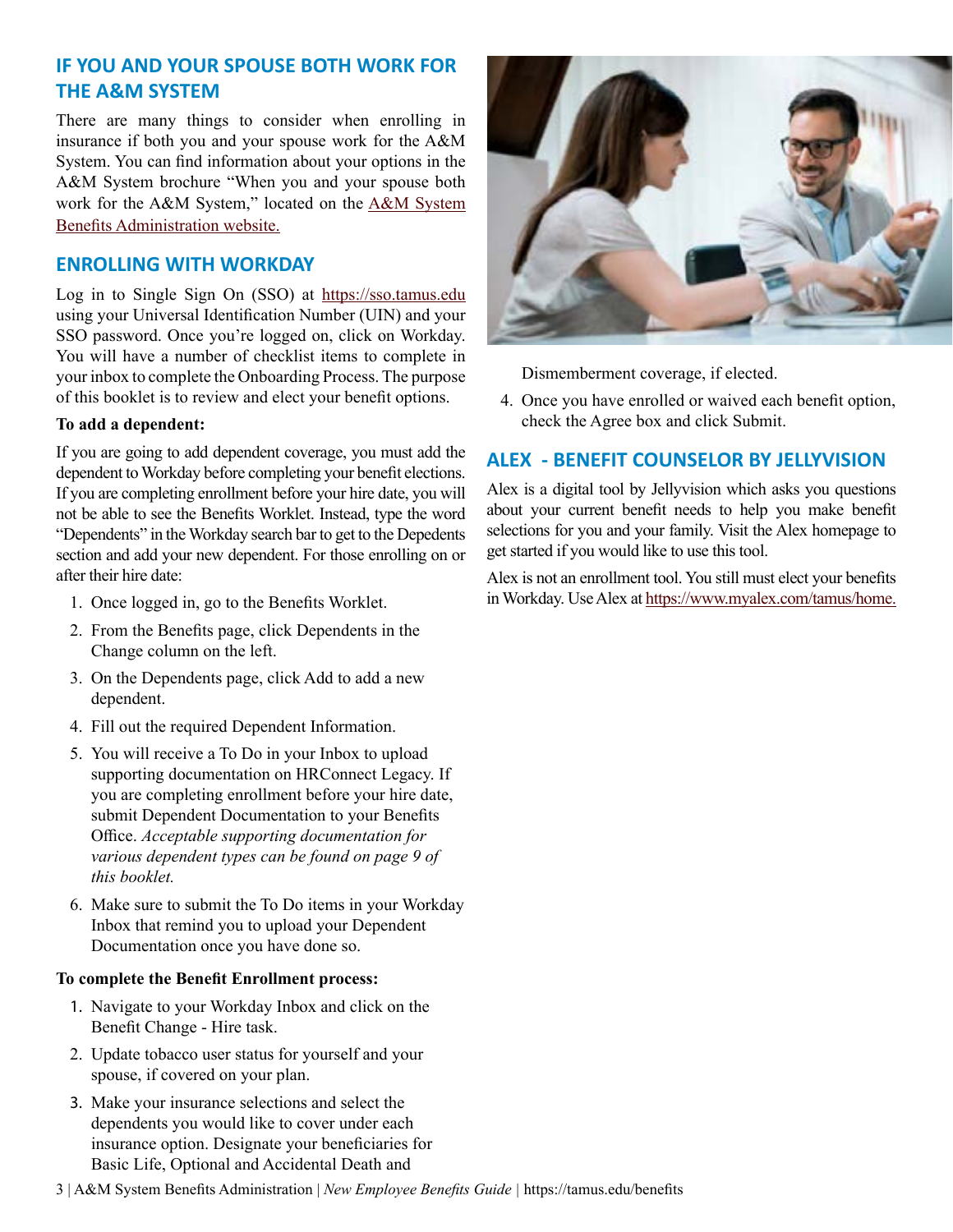# Where In Workday?



You can find Workday on the Single Sign On menu (SSO) using your UIN and password. Below is a table showing you which icons (worklets) in Workday you will use to complete basic HR, benefits and payroll tasks.

| <b>Activity</b>                                                                                                                                           | <b>Workday Worklet</b>                             |
|-----------------------------------------------------------------------------------------------------------------------------------------------------------|----------------------------------------------------|
| Enroll in annual benefits                                                                                                                                 | <b>Benefits</b>                                    |
| View benefits information and deductions<br>Update a Qualifying Life Event change* (i.e. marriage or<br>dependents)                                       |                                                    |
| Add / Change beneficiary                                                                                                                                  |                                                    |
| Change home address<br>Add / Change emergency contact                                                                                                     | <b>Personal Information</b>                        |
| View paychecks (referred to as payslips in Workday)<br>View / update direct deposit information (up to five<br>accounts)<br>View / update tax withholding | Pay                                                |
| View/upload imaged insurance documents                                                                                                                    | <b>HRConnect Legacy</b><br>(available on SSO menu) |
| Change your legal name*<br>Change your preferred name                                                                                                     | <b>Personal Information</b>                        |
| Request vacation and sick leave<br>View vacation and sick leave balances                                                                                  | <b>Time Off</b>                                    |

For more information about Workday, please visit Workday Help on the SSO menu or contact your local benefits partner.

\**Certain Qualifying Life Events or legal name changes may require additional documentation such as copies of a marriage license or birth certificate before changes are approved and reflected in Workday.*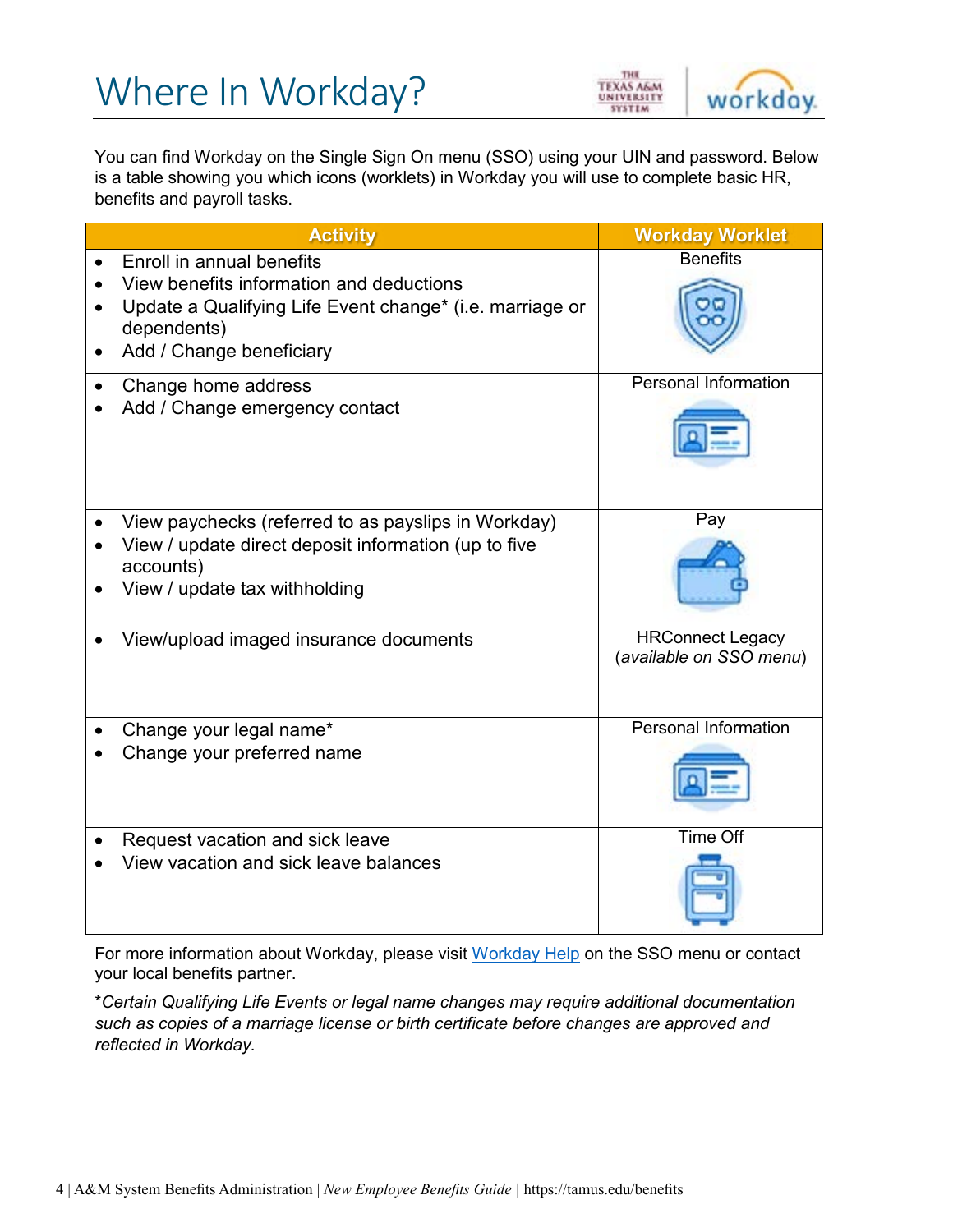# Medical

### **Plan Choices**

The A&M Care plan is available to all benefits-eligible employees and retirees. If you are a graduate student employee, the Graduate Student Plan is an option. If you are working for the A&M System under a Visa, you must be must be enrolled in a plan that meets the requirements of your visa. These include the J Plan or the Graduate Student Plan if you are a graduate student employee.

When you enroll in medical, dental, vision, long-term disability or accidental death and dismemberment coverage, your share of the premium is deducted from your paycheck before you pay federal income and Social Security taxes.

### **A&M Care Plan**

| 2021-2022 Plan: A&M Care Information                                                |                                                                                                                                                                                                                         |                                                                                    |                                                                                    |                                                                               |  |  |
|-------------------------------------------------------------------------------------|-------------------------------------------------------------------------------------------------------------------------------------------------------------------------------------------------------------------------|------------------------------------------------------------------------------------|------------------------------------------------------------------------------------|-------------------------------------------------------------------------------|--|--|
|                                                                                     | Vendor: Blue Cross and Blue Shield of Texas (BCBSTX)<br>This is a Preferred Provider Organization (PPO). Costs are higher if non-network providers are used.<br>*Retirees age 65 and older are not eligible for copays. |                                                                                    |                                                                                    |                                                                               |  |  |
| <b>Member Services Contact Information:</b><br>Website: http://www.bcbstx.com/tamus | Blue Cross and Blue Shield of Texas 1 (866) 295-1212<br>Information about networks outside of Texas: 1 (800) 810-BLUE (2583)                                                                                            |                                                                                    |                                                                                    |                                                                               |  |  |
|                                                                                     | <b>Network</b><br><b>Brazos Valley Network</b><br><b>Non-Network</b><br><b>Baylor Scott &amp; White</b><br><b>Health (Brazos Valley)</b><br>(BVN)                                                                       |                                                                                    |                                                                                    |                                                                               |  |  |
| <b>Limitations and Restrictions</b>                                                 |                                                                                                                                                                                                                         |                                                                                    |                                                                                    |                                                                               |  |  |
| Pre-existing<br>condition<br>limitations:                                           | None                                                                                                                                                                                                                    | None                                                                               | None                                                                               | None                                                                          |  |  |
| <b>Benefit Maximum:</b>                                                             | None                                                                                                                                                                                                                    | None                                                                               | None                                                                               | None                                                                          |  |  |
| Out-of-service area<br>restrictions:                                                | Emergency<br>care- must notify<br><b>BCBSTX</b> within 48<br>hours                                                                                                                                                      | Emergency care - must<br>notify BCBSTX within<br>48 hours                          | Emergency care - must<br>notify BCBSTX within<br>48 hours                          | <b>Emergency Care</b>                                                         |  |  |
| <b>Maximums and Deductibles</b>                                                     |                                                                                                                                                                                                                         |                                                                                    |                                                                                    |                                                                               |  |  |
| <b>Deductibles:</b>                                                                 | \$400 Medical/\$50<br>Presription Drug<br>\$1,200 Family                                                                                                                                                                | \$400 Medical/\$50<br><b>Presription Drug</b><br>\$1,200 Family                    | \$400 Medical/\$50<br>Presription Drug<br>\$1,200 Family                           | \$800 Medical/\$400<br>Hospital<br>\$2,400 Family                             |  |  |
| Out-of-pocket<br>maximum:                                                           | $$5,000 + the $400$<br>medical deductible<br>above<br>$$10,000 + $1,200$<br>family                                                                                                                                      | $$5,000 + the $400$<br>medical deductible<br>above<br>$$10,000 + $1,200$<br>family | $$5,000 + the $400$<br>medical deductible<br>above<br>$$10,000 + $1,200$<br>family | $$10,000 + $800$<br>deductible per<br>person<br>$$20,000 + $2,400$<br>family  |  |  |
| <b>Benefit maximum:</b>                                                             | No annual/lifetime maximums Except those listed below                                                                                                                                                                   |                                                                                    |                                                                                    |                                                                               |  |  |
| <b>Hospital Benefits</b>                                                            |                                                                                                                                                                                                                         |                                                                                    |                                                                                    |                                                                               |  |  |
| In-Hospital care:                                                                   | 20% after deductible                                                                                                                                                                                                    | 10% after deductible                                                               | 10% after deductible                                                               | \$400/admissions fees<br>$+$ deductible, then<br>50%                          |  |  |
| <b>Emergency Room:</b>                                                              | 20% after deductible                                                                                                                                                                                                    | 10% after deductible                                                               | 10% after deductible                                                               | 20% after deductible<br>if emergency;<br>otherwise $50\%$ after<br>deductible |  |  |
| Surgery:                                                                            | 20% after deductible;<br>In-physician's office,<br>See office visit                                                                                                                                                     | 10% after deductible                                                               | 10% after deductible                                                               | 50% after deductible<br>50% after deductible                                  |  |  |
| <b>Non-Hospital Visits</b>                                                          |                                                                                                                                                                                                                         |                                                                                    |                                                                                    |                                                                               |  |  |

5 | A&M System Benefits Administration | *New Employee Benefits Guide |* https://tamus.edu/benefits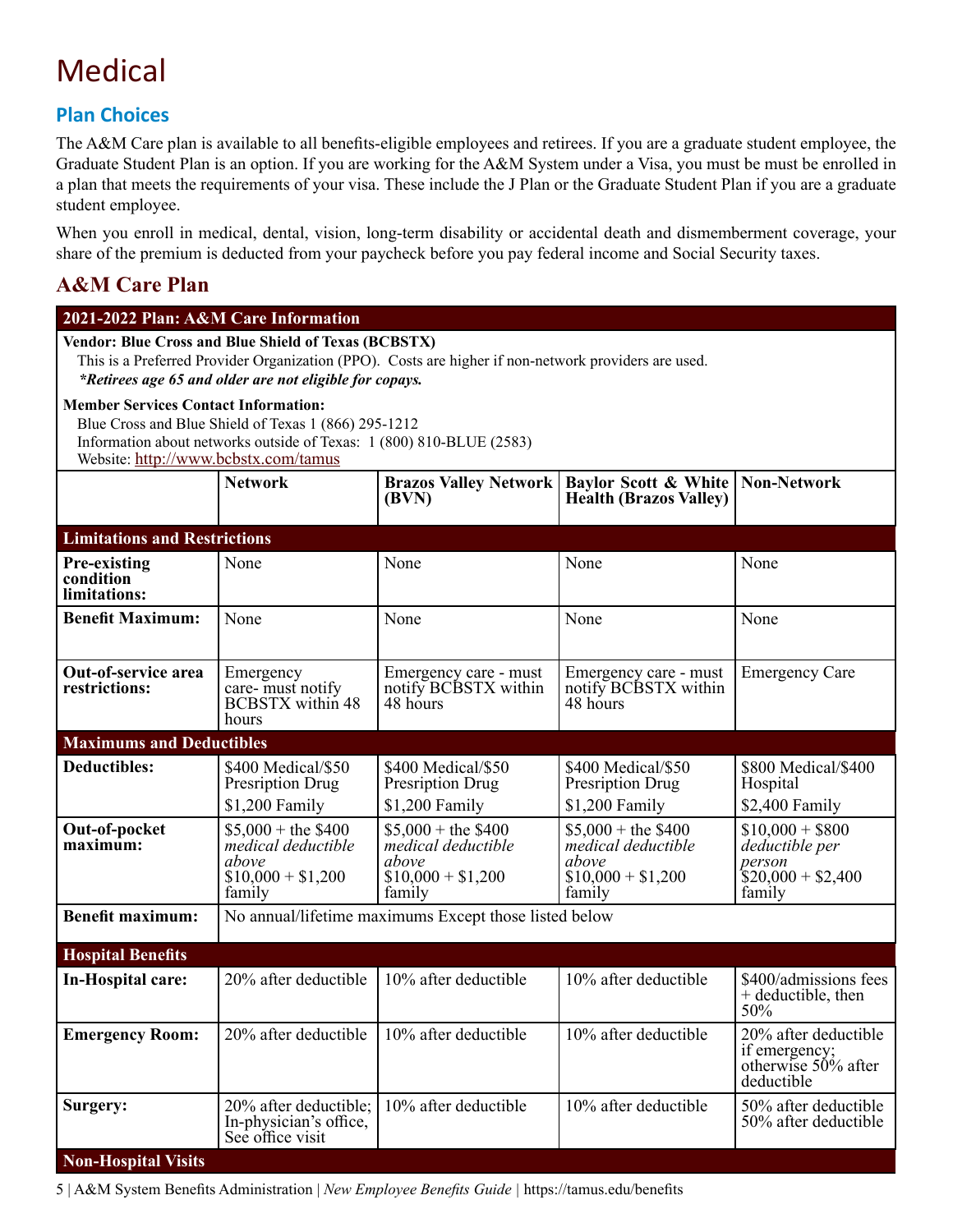| 2021-2022 Plan: A&M Care Information                        |                                                                                                         |                                                                                                         |                                                                         |                                                                           |  |
|-------------------------------------------------------------|---------------------------------------------------------------------------------------------------------|---------------------------------------------------------------------------------------------------------|-------------------------------------------------------------------------|---------------------------------------------------------------------------|--|
| *Office visits:                                             | Primary Care: \$20/<br>visit<br>Specialist: \$30/visit<br>Certain<br>surgeries-20% after<br>deductible  | Primary Care: \$5/visit<br>Specialist: \$15/visit                                                       | Primary Care: \$20/visit<br>Specialist: \$15/visit                      | 50% after deductible                                                      |  |
| <b>Preventive exam:</b>                                     | 100% covered                                                                                            | 100% covered                                                                                            | 100% covered                                                            | Not covered                                                               |  |
| $Lab/X-rays:$                                               | Benefit depends on<br>setting and procedure                                                             | Benefit depends on<br>setting and procedure                                                             | Benefit depends on<br>setting and procedure                             | 50% after deductible                                                      |  |
| <b>Skilled nursing</b><br>facility<br>(not custodial care): | 20% after deductible;<br>60 days/plan year                                                              | 20% after deductible;<br>60 days/plan year                                                              | 20% after deductible;<br>60 days/plan year                              | 50% after deductible;<br>60 days/plan year                                |  |
| Home health care:                                           | 20% after deductible;<br>60 visits/plan year                                                            | 20% after deductible;<br>60 days/plan year                                                              | 20% after deductible;<br>60 days/plan year                              | 50% after deductible;<br>60 visits/plan year                              |  |
| <b>Other Healthcare Benefits</b>                            |                                                                                                         |                                                                                                         |                                                                         |                                                                           |  |
| *Chiropractic care:                                         | \$30/visit; 30 visits/<br>plan year                                                                     | \$15 visit                                                                                              | \$15 visit                                                              | 50% after deductible;<br>30 visits/plan year                              |  |
| <b>Durable medical</b><br>equipment:                        | 20% after deductible                                                                                    | 10% after deductible                                                                                    | 10% after deductible                                                    | 50% after deductible                                                      |  |
| *Maternity care:                                            | Hospital: 20% after<br>deductible;<br>Doctor: \$30 initial<br>visit only                                | Hospital: 10% after<br>deductible<br>Doctor: \$15 initial visit<br>only                                 | Hospital: 10% after<br>deductible<br>Doctor: \$15 initial visit<br>only | Hospital: 50% after<br>deductible<br>Doctor: 50% after<br>deductible      |  |
| *Mental health:                                             | Inpatient: 20% after<br>deductible<br>Outpatient: \$20/visit                                            | Inpatient: 10% after<br>deductible<br>Outpatient: \$5/visit                                             | Inpatient: 10% after<br>deductible<br>Outpatient: \$5/visit             | Inpatient: 50% after<br>deductible<br>Outpatient: 50% after<br>deductible |  |
| *Physical therapy:                                          | \$30/visit                                                                                              | \$15/visit                                                                                              | \$15/visit                                                              | 50% after deductible                                                      |  |
| *Vision:                                                    | \$30/visit                                                                                              | \$15/visit                                                                                              | \$15/visit                                                              | Routine preventive<br>exams not covered                                   |  |
| Hearing:                                                    | Illness/accident<br>coverage; 20%<br>coinsurance, hearing<br>aid up to \$1000 per<br>ear, every 3 years | Illness/accident<br>coverage; 20%<br>coinsurance, hearing<br>aid up to \$1000 per ear,<br>every 3 years | Illness/accident<br>coverage; 20%<br>coinsurance                        | Illness/accident<br>coverage; 20%<br>coinsurance                          |  |
| <b>Prescription Drug Vendor: Express Scripts</b>            |                                                                                                         |                                                                                                         |                                                                         |                                                                           |  |

After you meet the \$50/person/plan year prescription drug deductible (three-person maximum)

- 30-day supply: \$10/generic, \$35/brand-name formulary, \$60/brand-name non-formulary; brand-name copayment + difference between brand name and generic when available
- 90-day supply: Two copayments required if purchased by mail-order; three if purchased through most retail pharmacies

Member Services Contact Information: Express Scripts: 1 (866) 544-6970 | Website:<http://www.express-scripts.com>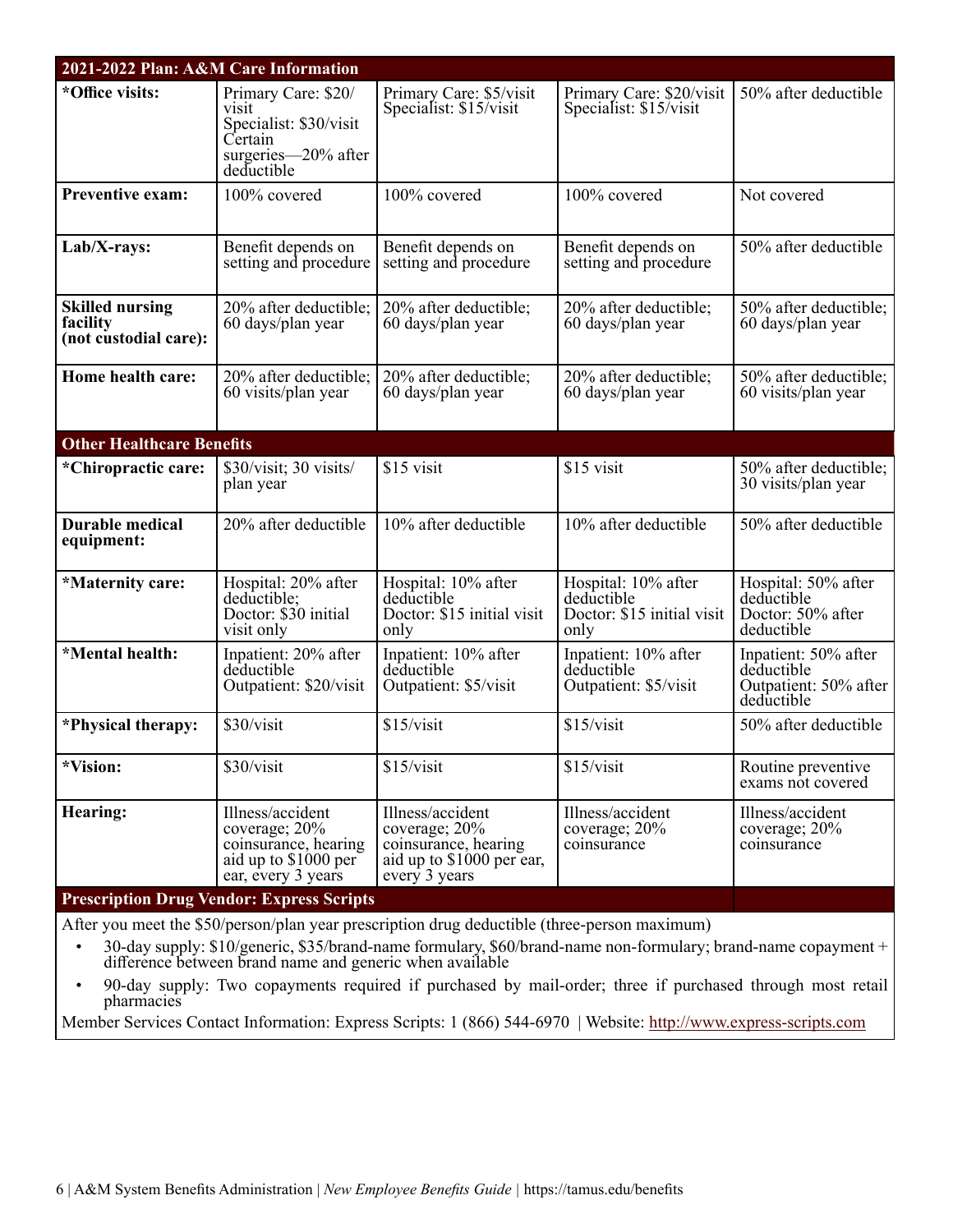### **J Plan**

|                                                                                                                                                                                                                                                                                                                                                                                                                                                | 2021-2022 Plan: J Plan Health Care Information                                                                                                                                                              |                                                                                                                            |                                                                                    |                                                                                                                                |  |  |
|------------------------------------------------------------------------------------------------------------------------------------------------------------------------------------------------------------------------------------------------------------------------------------------------------------------------------------------------------------------------------------------------------------------------------------------------|-------------------------------------------------------------------------------------------------------------------------------------------------------------------------------------------------------------|----------------------------------------------------------------------------------------------------------------------------|------------------------------------------------------------------------------------|--------------------------------------------------------------------------------------------------------------------------------|--|--|
| Vendor: Blue Cross and Blue Shield of Texas (BCBSTX)<br>The J plan is only available to employees on a J Visa and their family members. The benefits are the same as those in the A&M Care<br>plan, including the BCBSTX in-network and out-of-network benefit differences found below. Since this coverage is a requirement<br>of employment, if you are working for the A&M System on a J1 or J2 visa, the J plan will be your default plan. |                                                                                                                                                                                                             |                                                                                                                            |                                                                                    |                                                                                                                                |  |  |
| insurance coverage.                                                                                                                                                                                                                                                                                                                                                                                                                            |                                                                                                                                                                                                             |                                                                                                                            |                                                                                    | Graduate student employees on a J1/J2 Visa may also enroll in the Graduate Student plan, which meets the visa requirements for |  |  |
|                                                                                                                                                                                                                                                                                                                                                                                                                                                | Member Services Contact Information:<br>Website: https://www.bcbstx.com/tamus                                                                                                                               | Blue Cross and Blue Shield of Texas 1 (866) 295-1212; Information about networks outside of Texas: 1 (800) 810-BLUE (2583) |                                                                                    |                                                                                                                                |  |  |
|                                                                                                                                                                                                                                                                                                                                                                                                                                                | <b>Brazos Valley Network</b><br><b>Network; includes</b><br><b>Baylor Scott &amp; White</b><br><b>Non-Network</b><br><b>Health (Brazos Valley)</b><br><b>Brazos Valley</b><br>(BVN)<br><b>Network (BVN)</b> |                                                                                                                            |                                                                                    |                                                                                                                                |  |  |
| <b>Limitations and Restrictions</b>                                                                                                                                                                                                                                                                                                                                                                                                            |                                                                                                                                                                                                             |                                                                                                                            |                                                                                    |                                                                                                                                |  |  |
| <b>Pre-existing</b><br>condition<br>limitations:                                                                                                                                                                                                                                                                                                                                                                                               | None                                                                                                                                                                                                        | None                                                                                                                       | None                                                                               |                                                                                                                                |  |  |
| Out-of-<br>service area<br>restrictions:                                                                                                                                                                                                                                                                                                                                                                                                       | Emergency care- must<br>notify BCBSTX within<br>48 hours                                                                                                                                                    | Emergency care - must<br>notify BCBSTX within<br>48 hours                                                                  | Emergency care - must<br>notify BCBSTX within<br>48 hours                          | Emergency care                                                                                                                 |  |  |
| <b>Maximums and Deductibles</b>                                                                                                                                                                                                                                                                                                                                                                                                                |                                                                                                                                                                                                             |                                                                                                                            |                                                                                    |                                                                                                                                |  |  |
| <b>Deductibles:</b>                                                                                                                                                                                                                                                                                                                                                                                                                            | \$400 Medical/\$50<br><b>Presription Drug</b><br>\$1,200 Family                                                                                                                                             | \$400 Medical/\$50<br><b>Presription Drug</b><br>\$1,200 Family                                                            | \$400 Medical/\$50<br><b>Presription Drug</b><br>\$1,200 Family                    | \$800 Medical/\$400<br>hospitalization                                                                                         |  |  |
| Out-of-pocket<br>maximum:                                                                                                                                                                                                                                                                                                                                                                                                                      | $$5,000 + the $400$<br>medical deductible<br>above<br>$$10,000 + $1,200$<br>family                                                                                                                          | $$5,000 + the $400$<br>medical deductible<br>above<br>$$10,000 + $1,200$<br>family                                         | $$5,000 + the $400$<br>medical deductible<br>above<br>$$10,000 + $1,200$<br>family | $$10,000 + $800$<br>deductible per person<br>$$20,000 + $2,400$ family                                                         |  |  |
| <b>Benefit</b><br>maximum:                                                                                                                                                                                                                                                                                                                                                                                                                     | No annual/lifetime maximums Except those listed below                                                                                                                                                       |                                                                                                                            |                                                                                    |                                                                                                                                |  |  |
| <b>Hospital Benefits</b>                                                                                                                                                                                                                                                                                                                                                                                                                       |                                                                                                                                                                                                             |                                                                                                                            |                                                                                    |                                                                                                                                |  |  |
| <b>In-Hospital</b><br>care:                                                                                                                                                                                                                                                                                                                                                                                                                    | 20% after deductible                                                                                                                                                                                        | 10% after deductible                                                                                                       | 10% after deductible                                                               | \$400/admission fees $+$<br>deductible, then 50%                                                                               |  |  |
| <b>Emergency</b><br>Room:                                                                                                                                                                                                                                                                                                                                                                                                                      | 20% after deductible                                                                                                                                                                                        | 10% after deductible                                                                                                       | 10% after deductible                                                               | 20% after deductible if<br>emergency; otherwise<br>50% after deductible                                                        |  |  |
| Surgery:                                                                                                                                                                                                                                                                                                                                                                                                                                       | 20% after deductible;<br>In-physician's office,<br>See office visit                                                                                                                                         | 10% after deductible;<br>In-physician's office,<br>See office visit                                                        | 10% after deductible;<br>In-physician's office,<br>See office visit                | 50% after deductible<br>50% after deductible                                                                                   |  |  |
| <b>Non-Hospital Visits</b>                                                                                                                                                                                                                                                                                                                                                                                                                     |                                                                                                                                                                                                             |                                                                                                                            |                                                                                    |                                                                                                                                |  |  |
| Office visits:                                                                                                                                                                                                                                                                                                                                                                                                                                 | Primary Care<br>Physician-\$20/visit;<br>Specialist-\$30/visit;<br>Certain<br>surgeries-20% after<br>deductible                                                                                             | Primary Care: \$5/visit<br>Specialist: \$15/visit                                                                          | Primary Care: \$20/visit<br>Specialist: \$15/visit                                 | 50% after deductible                                                                                                           |  |  |
| Preventive<br>exam:                                                                                                                                                                                                                                                                                                                                                                                                                            | 100% covered                                                                                                                                                                                                | 100% covered                                                                                                               | 100% covered                                                                       | Not covered                                                                                                                    |  |  |
| Lab/X-rays:                                                                                                                                                                                                                                                                                                                                                                                                                                    | Benefit depends on<br>setting & procedure;<br>See plan book or call<br><b>BCBSTX</b>                                                                                                                        | Benefit depends on<br>setting and procedure                                                                                | Benefit depends on<br>setting and procedure                                        | 50% after deductible                                                                                                           |  |  |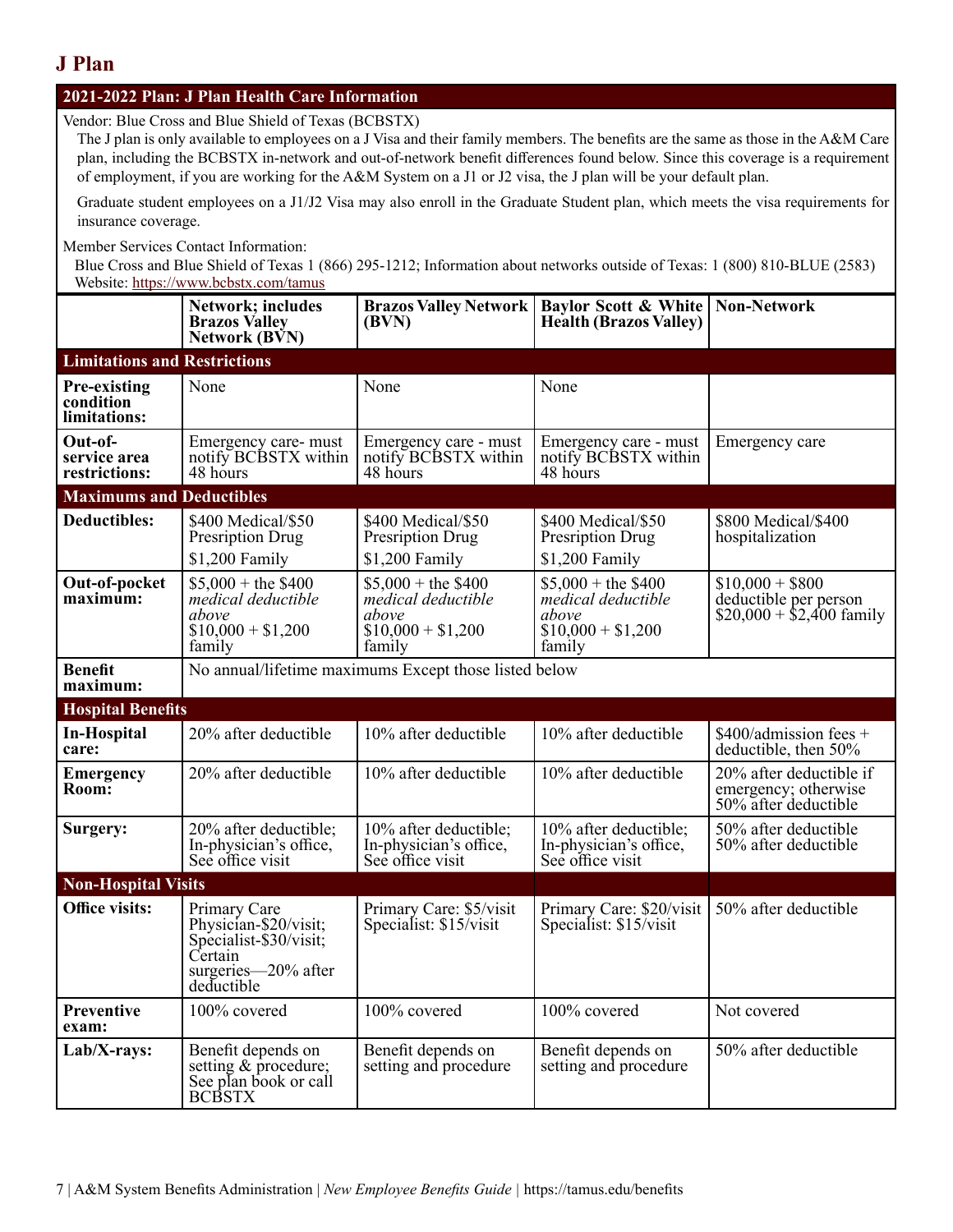|                                                                                                                                                                                                                                                                                                                                                                                                                                                                       | 2021-2022 Plan: J Plan Health Care Information            |                                                                                                                       |                                            |                                                                                                                              |  |  |
|-----------------------------------------------------------------------------------------------------------------------------------------------------------------------------------------------------------------------------------------------------------------------------------------------------------------------------------------------------------------------------------------------------------------------------------------------------------------------|-----------------------------------------------------------|-----------------------------------------------------------------------------------------------------------------------|--------------------------------------------|------------------------------------------------------------------------------------------------------------------------------|--|--|
| <b>Skilled nursing</b><br>facility<br>(not including<br>custodial care):                                                                                                                                                                                                                                                                                                                                                                                              | 20% after deductible;<br>60-days/plan year                | 20% after deductible;<br>60 days/plan year                                                                            | 20% after deductible:<br>60 days/plan year | 50% after deductible;<br>60-days/plan year                                                                                   |  |  |
| <b>Home</b> health<br>care:                                                                                                                                                                                                                                                                                                                                                                                                                                           | 20% after deductible;<br>60-visits/plan year              | 20% after deductible;<br>60 days/plan year                                                                            | 20% after deductible;<br>60 days/plan year | 50% after deductible;<br>60-visits/plan year                                                                                 |  |  |
|                                                                                                                                                                                                                                                                                                                                                                                                                                                                       | <b>Reminder About Medical Evacuation and Repatriation</b> |                                                                                                                       |                                            |                                                                                                                              |  |  |
|                                                                                                                                                                                                                                                                                                                                                                                                                                                                       |                                                           | J-1 or J-2 visa. The student insurance plan for graduate and international students exceeds this federal requirement. |                                            | Repatriation of remains of at least \$25,000 and medical evacuation coverage of at least \$50,000 are required of those on a |  |  |
|                                                                                                                                                                                                                                                                                                                                                                                                                                                                       |                                                           | GeoBlue, provided with the J plan, includes the following required coverage:                                          |                                            |                                                                                                                              |  |  |
| Evacuation/Repatriation: \$250,000<br>$\bullet$<br>Repatriation of Remains: \$50,000<br>$\bullet$<br>Visit of Family Member or Friend: General Conditions Applicable to all Emergency Transportation Benefits and<br>$\bullet$<br>Arrangements<br>Political Emergency/Disaster Evacuation: Covered 100% up to \$100,000 per person subject to a combined \$5,000,000<br>$\bullet$<br>aggregate limit per any one covered event for all persons covered under the plan |                                                           |                                                                                                                       |                                            |                                                                                                                              |  |  |
| <b>Prescription Drug</b>                                                                                                                                                                                                                                                                                                                                                                                                                                              |                                                           |                                                                                                                       |                                            |                                                                                                                              |  |  |
| Vendor: ExpressScripts                                                                                                                                                                                                                                                                                                                                                                                                                                                |                                                           |                                                                                                                       |                                            |                                                                                                                              |  |  |
| Prescription drugs: After you meet the \$50/person/plan year prescription drug deductible (three-person maximum)                                                                                                                                                                                                                                                                                                                                                      |                                                           |                                                                                                                       |                                            |                                                                                                                              |  |  |
| 30-day supply: \$10/generic, \$35/brand-name formulary, \$60/brand-name non-formulary; brand-name copayment +<br>difference between brand-name and generic when available                                                                                                                                                                                                                                                                                             |                                                           |                                                                                                                       |                                            |                                                                                                                              |  |  |
| 90-day supply: Two copayments required if purchased by mail-order; three if purchased through most retail pharmacies                                                                                                                                                                                                                                                                                                                                                  |                                                           |                                                                                                                       |                                            |                                                                                                                              |  |  |
| Member Services Contact Information: ExpressScripts: 1 (866) 544-6970   Website: https://www.express-scripts.com                                                                                                                                                                                                                                                                                                                                                      |                                                           |                                                                                                                       |                                            |                                                                                                                              |  |  |
|                                                                                                                                                                                                                                                                                                                                                                                                                                                                       |                                                           |                                                                                                                       |                                            |                                                                                                                              |  |  |

### **Grad Plan**

### **2021-2022 Plan: Graduate Student Health Plan (SHP) Information**

Vendor: Blue Cross and Blue Shield of Texas (BCBSTX)

Any registered and enrolled A&M System graduate student employed by the System is eligible to enroll in the Graduate Student Health Plan. Graduate student employees on a J1/J2 Visa may also enroll in the Graduate Student plan, which meets the visa requirements for insurance coverage.

Academic HealthPlans (AHP): 1 (877) 624-7911; Website: [https://tamus.myahpcare.com/]( https://tamus.myahpcare.com/)

|                                                            | <b>Network</b>                                    | <b>Non-Network</b>                             |  |  |  |
|------------------------------------------------------------|---------------------------------------------------|------------------------------------------------|--|--|--|
| <b>Limitations and Restrictions</b>                        |                                                   |                                                |  |  |  |
| <b>Pre-existing condition</b><br>limitations:              | None                                              | n/a                                            |  |  |  |
| <b>Out-of-service area restrictions:</b>                   | None                                              | n/a                                            |  |  |  |
| <b>Maximums and Deductibles</b>                            |                                                   |                                                |  |  |  |
| <b>Deductibles:</b>                                        | \$500 Medical/waived student health<br>center     | \$700 Medical; waived student health<br>center |  |  |  |
| Out-of-pocket maximum:                                     | \$7,900/person (includes all copayments)          | \$12,700/person (includes all<br>copayments)   |  |  |  |
| <b>Benefit maximum:</b>                                    | No annual/lifetime maximums                       |                                                |  |  |  |
| <b>Hospital Benefits</b>                                   |                                                   |                                                |  |  |  |
| In-Hospital care:                                          | 20% after deductible                              | 40% after deductible                           |  |  |  |
| <b>Emergency Room:</b><br><b>Emergency Room Physician:</b> | 20% after \$150 copayment<br>20% after deductible |                                                |  |  |  |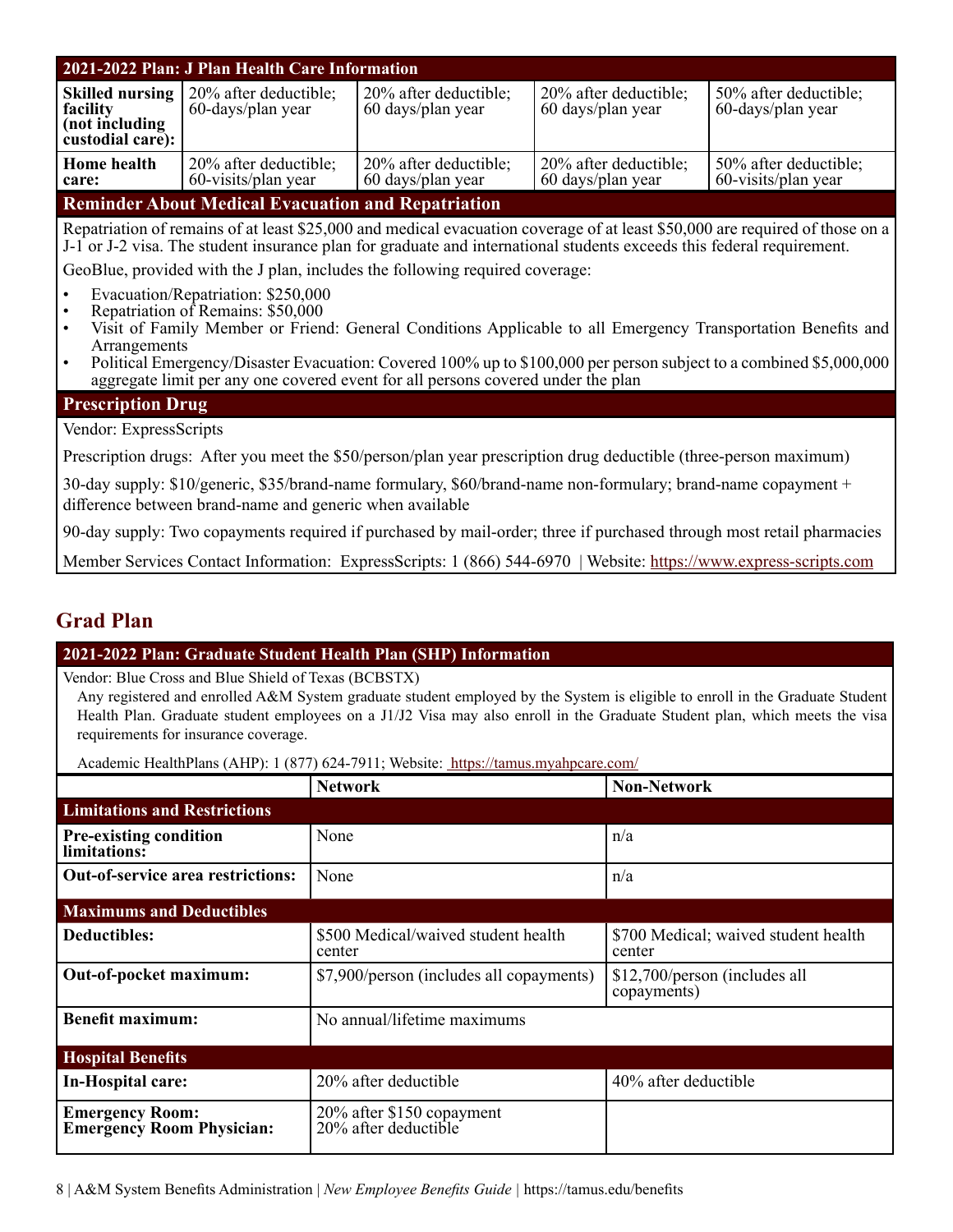| 2021-2022 Plan: Graduate Student Health Plan (SHP) Information |                                                                     |                                              |  |  |  |
|----------------------------------------------------------------|---------------------------------------------------------------------|----------------------------------------------|--|--|--|
| Surgery:                                                       | 20% after deductible                                                | 40% after deductible                         |  |  |  |
| <b>Non-Hospital Visits</b>                                     |                                                                     |                                              |  |  |  |
| <b>Office visits:</b>                                          | \$35 copay                                                          | 40% after \$35 copayment                     |  |  |  |
| <b>Preventive exam:</b>                                        | 100% covered                                                        | 40% after deductible                         |  |  |  |
| Lab/X-rays:                                                    | 20% after deductible                                                | 40% after deductible                         |  |  |  |
| Skilled nursing facility<br>(not including custodial care):    | 20% after deductible; 25 days/plan year                             | 40% after deductible; 25 days/plan year      |  |  |  |
| Home health care:                                              | 20% after deductible; 60 visits/plan year                           | 40% after deductible; 60 visits/plan<br>year |  |  |  |
| <b>Other Healthcare Benefits</b>                               |                                                                     |                                              |  |  |  |
| Chiropractic care:                                             | \$35/visit; 35 visits/person                                        | 40% after \$35 copay; 35 visits/person       |  |  |  |
| Durable medical equipment:                                     | 20% after deductible                                                | 40% after deductible                         |  |  |  |
| <b>Mental health:</b>                                          | Inpatient - 20% after deductible                                    | 40% after deductible                         |  |  |  |
|                                                                | Outpatient - \$35/visit                                             | 40% after \$35 copay                         |  |  |  |
| <b>Physical therapy:</b>                                       | \$35/visit; 35 visits/person                                        | 40% after \$35 copay; 35 visits/person       |  |  |  |
| <b>Vision/Hearing:</b>                                         | 20% after deductible<br>One preventive vision exam/per plan<br>year | 40% after deductible                         |  |  |  |
| <b>Prescription Drug</b>                                       |                                                                     |                                              |  |  |  |

- \$10/\$35 at student health center;
- Prime Therapeutics RX drug card \$10/generic, \$35/preferred brand-name, \$60/non-preferred brand-name no maximum
- Generic Drug –A medication duplicated by another company once the patent expires Brand Name Drug –A medication developed by a pharmaceutical company

### **Wellness Incentive**

A&M Care employees and their spouses (if covered) will receive the lowest health premium if they each complete two activities from their MyEvive personalized checklists. Newly enrolled employees and spouses have a grace period of the current plan year, September 1 through August 31, plus one additional year to complete these tasks. For example, if you enroll in the plan on March 1, 2019, you will have until June 30, 2020, the following plan year, to complete the two steps. A premium reduction of \$30/month will be applied to the health premium for the following year for each covered individual (employee and spouse) who completes two wellness activities.

An alternate health assessment is available in Well onTarget through your BCBSTX Blue Access for Members (BAM) account. If you choose to take this Health Assessment (HA) and complete your annual wellness exam, it may count toward your wellness credit. The BCBSTX Health Assessment may not be combined with any other activity for credit.

### **Tobacco User Premium**

If you or your spouse is a tobacco user, \$30 will be added to your monthly premium amount. All types of tobacco products are included as part of the Tobacco User Premium Program, including, but not limited to: cigarettes, cigars, pipes, all forms of smokeless tobacco (chewing tobacco, snuff, dip, or any other product that contains tobacco), and any other smoking devices that use tobacco such as e-cigarettes, which contain nicotine.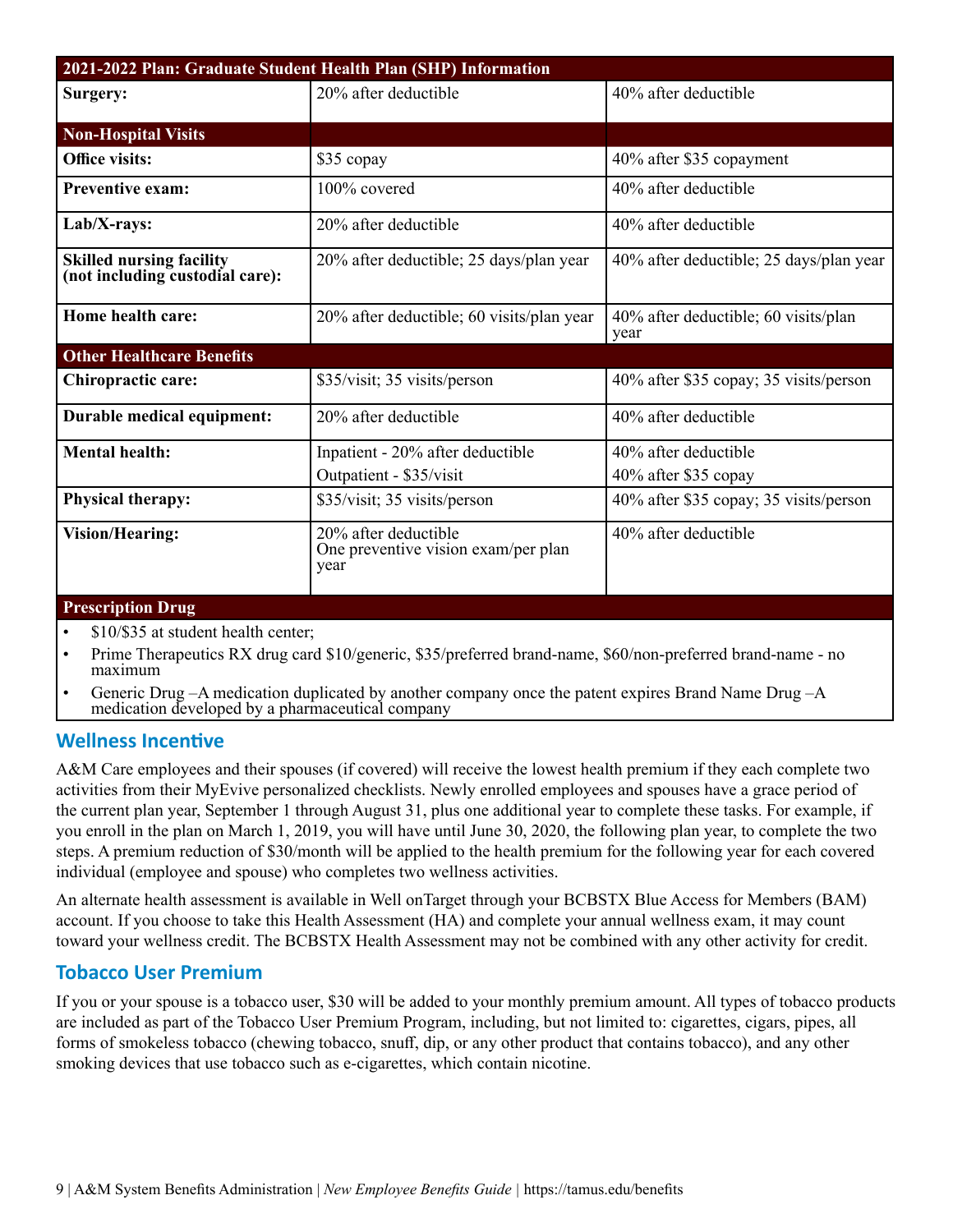# Dental

There are two dental plan options. Depending on where you live or work, you may have a choice between the A&M Dental PPO and the DeltaCare USA Dental HMO. If you enroll, you may also enroll eligible dependents in the same plan.

### **A&M Dental PPO**

This plan is available in all locations. It has two levels of network providers. Each time you need services, you can choose a PPO dentist, a Premier dentist or a non-network dentist. PPO providers reduce their fees by about 30%, and Premier providers reduce their fees by about 15%. Both groups of providers have agreed to specific fee schedules, and you are not liable for any costs over Delta's allowable amount. To find a network dentist in your area, go to [https://www.deltadentalins.](https://www.deltadentalins.com/tamus) [com/tamus](https://www.deltadentalins.com/tamus).

If you enroll and don't use a network provider, Delta Dental will pay up to the allowable amount. Non-Delta Dental dentists can balance bill you the difference between Delta Dental's allowed amount and the submitted charge.

| <b>Provisions</b>                       |                                                                                                                                                                                                          |
|-----------------------------------------|----------------------------------------------------------------------------------------------------------------------------------------------------------------------------------------------------------|
| Deductible                              | \$75/person/plan year; \$225 family/plan year                                                                                                                                                            |
| Maximum benefit                         | Regular: \$1,500/person/plan year; Orthodontia: \$1,500/person/lifetime                                                                                                                                  |
| Your cost for<br>preventive care        | \$0 (if you use a network provider). The plan covers three regular or periodontal cleanings per<br>plan year at 100% up to the maximum allowable charges. Deductible does not apply.                     |
| Your cost for basic<br>care             | You pay the deductible plus 20% of the maximum allowable charges for fillings, root canals,<br>extractions and periodontics. Once you reach your maximum annual benefit of \$1,500, you pay<br>$100\%$ . |
| Your cost for major<br>restorative care | After you meet your deductible, you pay 50% of the maximum allowable charges for crowns,<br>dentures and bridges. Once you reach your maximum annual benefit of \$1,500, you pay 100%.                   |
| Your cost for<br>orthodontics           | After you meet your deductible, you pay 50% until you reach your maximum lifetime benefit of<br>\$1,500, then you pay 100%.                                                                              |
| Filing Claims                           | PPO and Premier dentists file claims for you.                                                                                                                                                            |
| Alternate benefit<br>provision          | When more than one procedure could provide suitable treatment, the plan will pay for the least<br>expensive procedure. You may apply this benefit to whichever procedure you wish to have.               |

## **A&M Dental PPO**

The following chart illustrates the difference in the amounts you would pay based on using a network dentist (PPO or Premier) or a non-network dentist.

| Procedure: Crown                                    | Delta Dental PPO Network                    | Delta Dental Premier Network   Non-Delta Dental |                                                  |
|-----------------------------------------------------|---------------------------------------------|-------------------------------------------------|--------------------------------------------------|
|                                                     | Dentist                                     | Dentist                                         | Dentist                                          |
| Dentist bills                                       | \$800.00                                    | \$800.00                                        | \$800.00                                         |
| Dentist accepts as payment in<br>full               | \$548.00 (Delta Dental's<br>allowed amount) | \$688.00 (Delta Dental's<br>allowed amount)     | \$800 (No fee<br>agreement with Delta<br>Dental) |
| Delta Dental's payment Major<br>benefit paid at 50% | \$274.00                                    | \$344.00                                        | \$344.00                                         |
| Patient share*                                      | \$274.00                                    | \$344.00                                        | \$456.00                                         |
| Patient savings                                     | \$252.00                                    | \$112.00                                        | \$0.00                                           |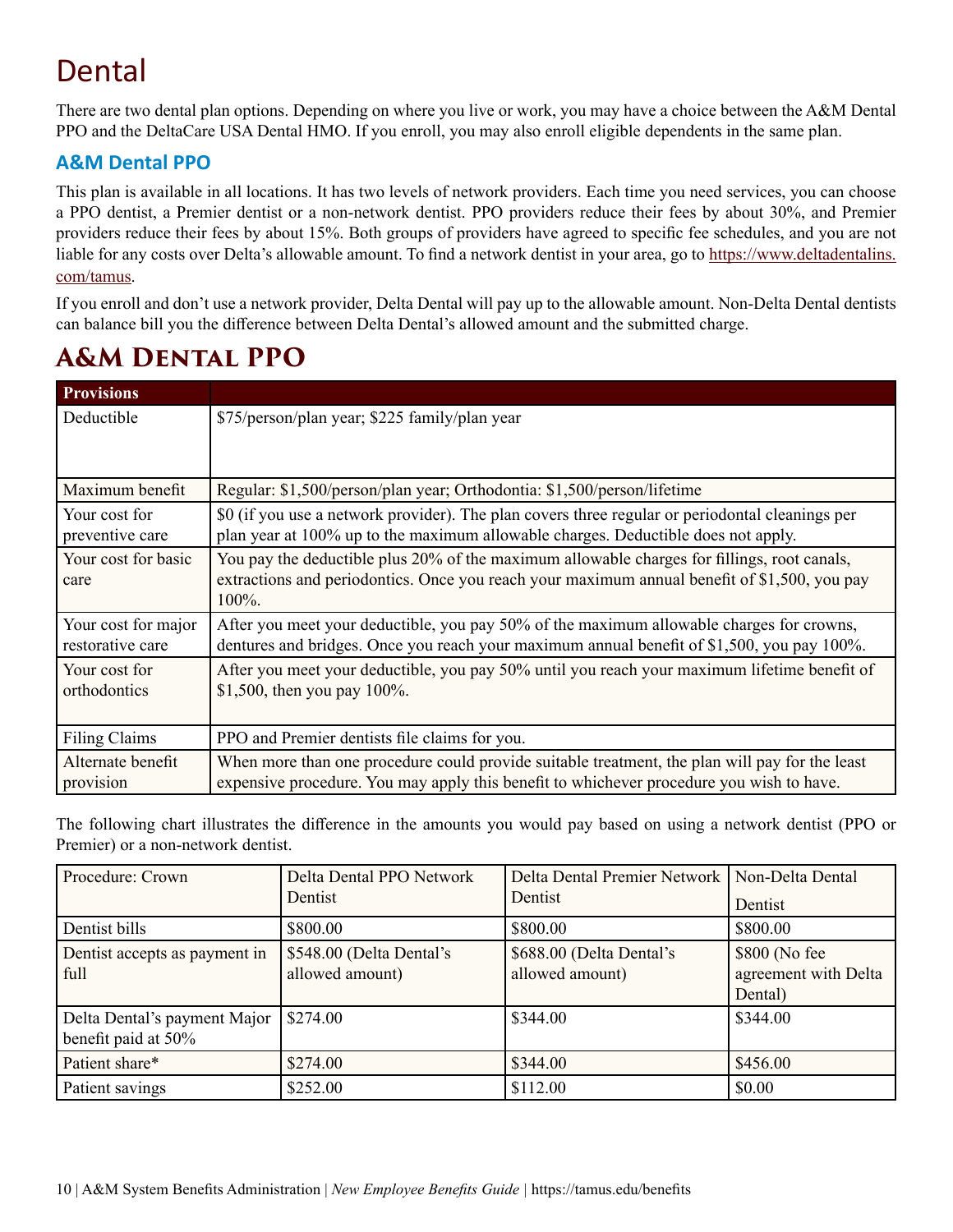\*Patient's share is the coinsurance, any remaining deductible, any amount over the annual maximum and any services your plan does not cover. However, when visiting a non-Delta Dental dentist, the patient share also includes the difference between the allowed amount and the dentist's submitted charge.

For More Information

- Dental Summary Plan Description Booklet online at: [https://assets.system.tamus.edu/files/benefits/pdf/spddental.pdf.](https://assets.system.tamus.edu/files/benefits/pdf/spddental.pdf)
- Delta Dental Online at [https://www.deltadentalins.com/tamus](http://www.deltadentalins.com/tamus)
- Customer Service: 1 (800) 336-8264

### **DeltaCare USA Dental HMO**

The DeltaCare USA plan is not available in all parts of Texas. You must live or work within the same zip code area as an HMO dentist, and you must live or work in Texas, Tennessee, Florida, Georgia, California, Washington D.C., Maryland, Colorado, New York, or Utah.

To receive benefits under the DeltaCare USA plan, you must use the general dentist listed on your ID card or be referred to a specialist by a network general dentist. When you enroll, Delta Dental will assign you a dentist. If you wish to change dentists, contact Delta Dental at 1 (800) 422-4234.

To find a network dentist, go to [https://www.deltadentalins.com/tamus](http://www.deltadentalins.com/tamus). Contact Delta Dental directly for information on specialists.

| <b>Provisions</b>             |                                                                                                                                                                                                                  |
|-------------------------------|------------------------------------------------------------------------------------------------------------------------------------------------------------------------------------------------------------------|
| Deductible                    | None                                                                                                                                                                                                             |
| Maximum benefit               | Regular: None; Orthodontia: None                                                                                                                                                                                 |
| Your cost for                 | Comprehensive oral exam: \$0; Cleaning (once each six months): \$5; Panoramic X-rays (once                                                                                                                       |
| preventive care               | every three years): \$0                                                                                                                                                                                          |
| Your cost for basic           | You pay a pre-set fee, for example: Amalgam fillings: \$8-\$22; Resin-based composite filling; two                                                                                                               |
| care                          | surfaces, posterior; permanent: \$75;                                                                                                                                                                            |
| Your cost for major           | You pay a pre-set fee, for example: Crown; porcelain/ceramic: \$395; Complete denture;                                                                                                                           |
| restorative care              | maxillary: \$365                                                                                                                                                                                                 |
| Your cost for<br>orthodontics | You pay a pre-set fee, for example: Orthodontic evaluation: \$25; Orthodontic treatment plan and<br>records: \$200; Comprehensive treatment, permanent teeth: children up to age 19, \$1,900; adults:<br>\$2,100 |
| Alternate benefit             | None; you choose the procedure you want from the covered services and pay the applicable                                                                                                                         |
| provision                     | copayment.                                                                                                                                                                                                       |

The chart below provides a sample of some of the copayments applicable to services provided under the DeltaCare USA Dental HMO Plan.

| <b>Dental Service</b>                                                                                               | <b>Copayment</b> |  |
|---------------------------------------------------------------------------------------------------------------------|------------------|--|
| Deductible                                                                                                          | \$0              |  |
| Oral Exam - X-rays, Cleaning                                                                                        | \$5              |  |
| Fluoride Treatment - child (age $\leq$ 19)                                                                          | \$0              |  |
| Filling - Amalgam, one surface                                                                                      | \$8              |  |
| Crown                                                                                                               | \$185-\$395      |  |
| Root Canal - molar                                                                                                  | \$365            |  |
| Extraction - erupted tooth or exposed root                                                                          | \$14             |  |
| Orthodontia (child to age 19)                                                                                       | \$1,150          |  |
| For a complete listing of copayments, go to https://assets.system.tamus.edu/files/benefits/pdf/programs/DHMO15B.pdf |                  |  |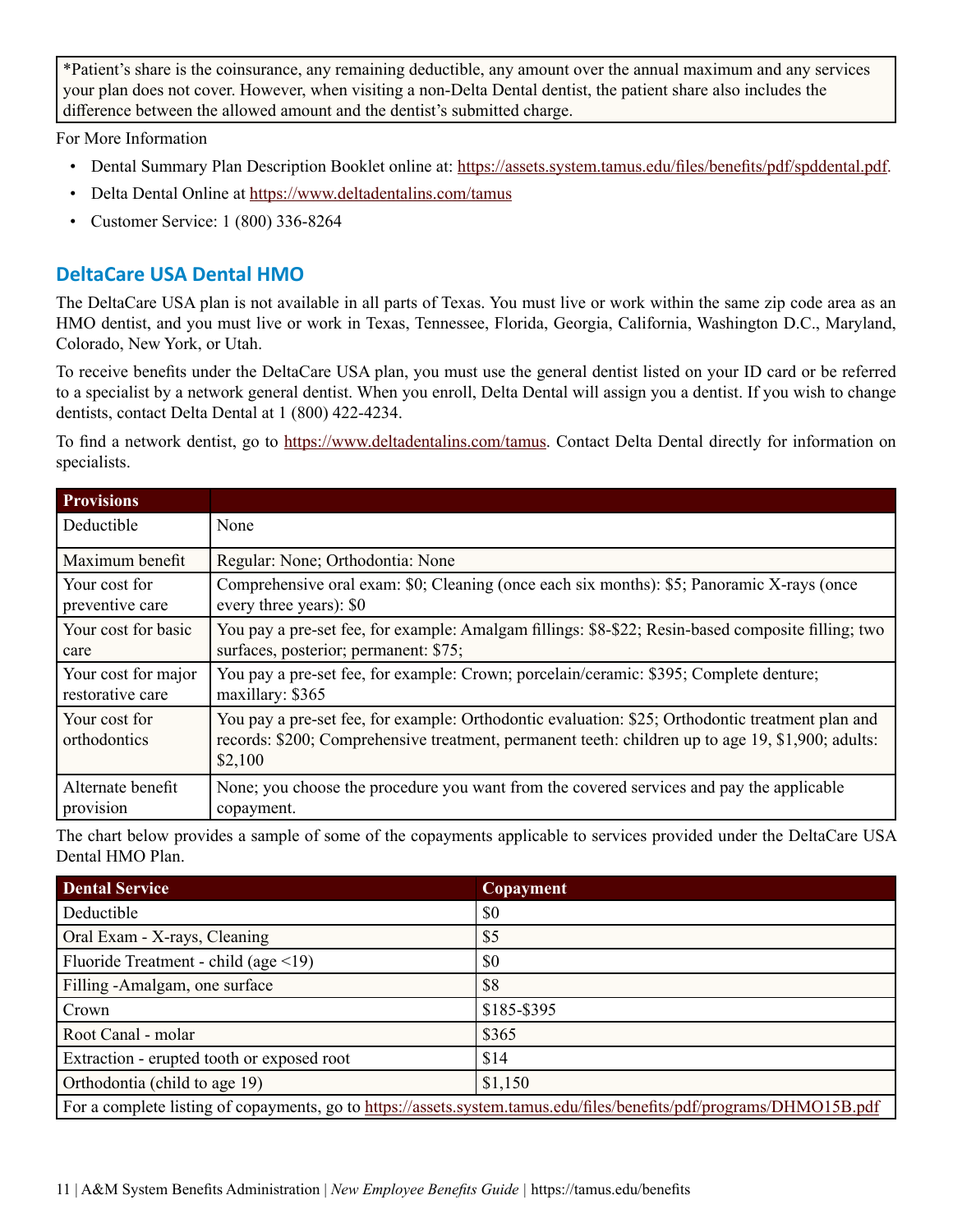# Vision

This plan is administered by Superior Vision. It provides coverage for eye exams, eyeglass frames and lenses, or contact lenses as well as discounts on some elective eye surgeries such as lasik. You may use either the vision exam coverage through your health plan or the vision plan's exam benefit.

If you use a network provider, the plan covers exams for a \$10 copayment and has a \$15 copayment for materials. If you use a provider not in the network, the plan will pay limited benefits. If you use a non-network provider, you pay the full cost to the provider and submit a claim, including the original bill, to Superior Vision for reimbursement. There are more specifics regarding minimums and maximums of coverage for vaious lenses, frames, and contacts on the [benefits website](https://assets.system.tamus.edu/files/benefits/pdf/ae/FY22/aepages/VisionSummary.pdf).

|                                | <b>Network Benefit</b>                                 | <b>Non-Network Benefit</b>                                |
|--------------------------------|--------------------------------------------------------|-----------------------------------------------------------|
| Eye exam (one per plan year)   | 100% after \$10 copayment.                             | Up to \$50. Copayment doesn't apply                       |
| Materials                      | 100% after \$15 copayment for:                         | Copayment doesn't apply.                                  |
|                                | Frames - every plan year, up to \$150.                 | Frames: Up to \$90.                                       |
|                                | Eyeglass lenses - one standard pair<br>every plan year | Lenses: $$50$ to $$100$ , depending on<br>type of lenses. |
|                                | Standard single vision; standard lined                 |                                                           |
|                                | trifocal, standard lined bifocal, standard             |                                                           |
|                                | lenticular and standard progressive.                   |                                                           |
| Contact lenses (once every     | Conventional/Disposable - \$150 Allowance;             | Conventional/Disposable - \$150                           |
| plan year in place of eyeglass | Medically Necessary - Covered in Full up to            | Allowance;                                                |
| benefit)                       | the Allowable Amount                                   | Medically Necessary - \$210 Allowance                     |
| Refractive eye surgery         | 15% off reasonable and customary cost, or              | Not applicable                                            |
|                                | 5% off promotional price                               |                                                           |

# Life

### **Plan Choices**

The A&M System offers Basic Life, Alternate Basic Life, Optional Life and Dependent Life insurance. Eligibility for these plans depends on whether you have medical coverage through the A&M System. The plan you select for yourself can affect eligibility for the dependent life plans. See page 16 for information about levels of coverage.

### **Enrollment Rules**

Coverage for life insurance is effective on the date you elect for coverage for yourself and your dependents to begin, within your initial enrollment period, or the first of the month following approval if evidence of insurability is required.

- You may enroll in Optional Life up to six times your annualized salary upon initial enrollment. Up to three times your salary does not require Evidence of Insurability. If you select four, five, or six times your salary, you will receive three times your salary until E of I is approved.
- You must be actively at work on the day your coverage, or increase in coverage, is to begin.
- If you and your spouse both work for the A&M System and you take Optional or Alternate Basic Life, your spouse may not cover you through his/her Dependent Life.
- Children may not be covered on Dependent Life by both parents. Only dependents you enroll are covered under Dependent Life.
- You may enroll in coverage at any time by providing E of I.

If you have a Life Event after your initial enrollment period, you may, within 60 days.:

- Enroll in Optional Life coverage of  $\frac{1}{2}$  or one times salary, or
- Increase coverage by one increment up to three times salary without providing E of I. Coverage greater than this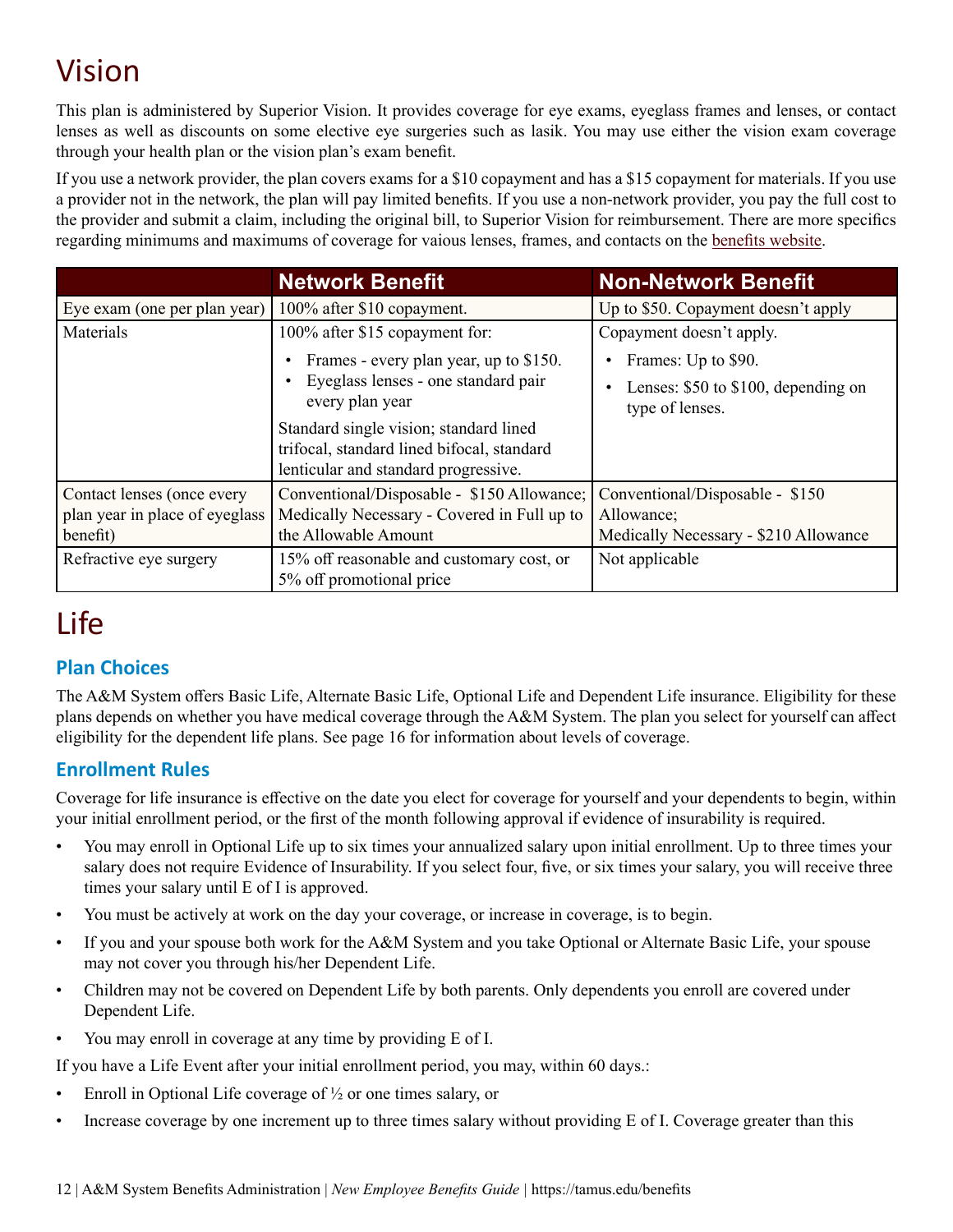amount requires E of I, or

• Enroll **new** dependents within 60 days of acquiring them without providing E of I. Spouses must always provide E of I for coverage over \$50,000, or if coverage is added at any other open enrollment period for the first time.

### **Benefit**

Life Insurance pays benefits to your beneficiaries if you die or to you if a covered family member dies, if you covered that dependent. Basic Accidental Death and Dismemberment (AD&D), provided when you enroll in Basic Life, pays an additional benefit in the event of the accidental death or dismemberment of a covered employee. If you have a salary increase, your Optional Life coverage will increase at the beginning of the plan year, but the dependent coverage amount will not change. During open enrollment, or as a result of a Life Event, you may increase your dependent life coverage to one of the amounts available. The coverage amount cannot exceed your Optional Life coverage amount.

### **Premiums**

Premiums are lower if you do not use any tobacco products. You can change your tobacco status at any time. To be considered a non-tobacco user, you must be tobacco-free for three consecutive months. If you or your spouse do not designate a tobacco user status, the status defaults to tobacco user.

| Life                                                  |                                                                                                                                                                                                                                                                                                                                                                                   |
|-------------------------------------------------------|-----------------------------------------------------------------------------------------------------------------------------------------------------------------------------------------------------------------------------------------------------------------------------------------------------------------------------------------------------------------------------------|
| <b>Basic Life/Basic AD&amp;D</b>                      | You are automatically covered if you are enrolled in an A&M System medical plan.                                                                                                                                                                                                                                                                                                  |
| Coverage for you:                                     | \$7,500 in life insurance and \$5,000 in AD&D coverage                                                                                                                                                                                                                                                                                                                            |
| Child Coverage:                                       | \$5,000 in life insurance on each eligible dependent child.                                                                                                                                                                                                                                                                                                                       |
| <b>Alternate Basic Life/</b><br><b>Basic AD&amp;D</b> | If you are not enrolled in System medical coverage, but certify that you have other medical coverage, you<br>can pay for Alternate Basic Life using the employer contribution. If you select this coverage, you cannot<br>enroll in Optional Life.                                                                                                                                |
| Coverage for you:                                     | \$50,000 or the amount of optional life you had immediately before enrolling in this plan, whichever is less,<br>as well as \$5,000 in Basic AD&D coverage                                                                                                                                                                                                                        |
| Child Coverage:                                       | \$5,000 in life insurance on each eligible dependent child.                                                                                                                                                                                                                                                                                                                       |
| <b>Optional Life</b>                                  | Employee: $\frac{1}{2}$ to 6x salary with a maximum coverage amount of \$1,000,000.                                                                                                                                                                                                                                                                                               |
|                                                       | Retiree: Maximum of \$100,000 if younger than 70. Coverage will automatically be reduced to \$60,000 at<br>age 70 and \$30,000 at age 80.                                                                                                                                                                                                                                         |
| Dependent Life Plan A                                 | You can enroll your dependents if you have Optional Life coverage. You pay for the coverage yourself.                                                                                                                                                                                                                                                                             |
| <i>Spouse coverage:</i>                               | Coverage amounts are: \$25,000, \$50,000, \$75,000, \$100,000, \$150,000 or \$200,000. Coverage over<br>\$50,000 requires E of I within initial 45 day enrollment period or within 60 days of marriage. Enrollments<br>outside of those time periods require E of I for all coverage amounts. The spouse coverage amount may<br>not be greater than the employee coverage amount. |
|                                                       | Retiree: 25,000 or \$50,000, if retiree is younger than 70. Maximum spouse coverage is \$30,000 for retirees<br>ages 70-79 and \$15,000 if retiree is age 80 or older.                                                                                                                                                                                                            |
| Child Coverage:                                       | \$10,000 per child.                                                                                                                                                                                                                                                                                                                                                               |
| <b>Dependent Life Plan B</b>                          |                                                                                                                                                                                                                                                                                                                                                                                   |
| Spouse coverage:                                      | \$5,000 in life and \$5,000 in AD&D coverage; if spouse is enrolled.                                                                                                                                                                                                                                                                                                              |
| Child Coverage:                                       | \$5,000 in life insurance on each eligible enrolled dependent child.                                                                                                                                                                                                                                                                                                              |
| Dependent Life Plan C                                 | You can enroll your dependents if you have Alternate Basic Life coverage. You pay for the coverage<br>yourself.                                                                                                                                                                                                                                                                   |
| Spouse coverage:                                      | 50% of your Alternate Basic Life coverage amount, if spouse is enrolled.                                                                                                                                                                                                                                                                                                          |
| Child Coverage:                                       | \$5,000 on each enrolled child.                                                                                                                                                                                                                                                                                                                                                   |

# AD&D

Accidental Death and Dismemberment (AD&D) provides benefits in the event of an accidental injury that results in the death or dismemberment of a covered person. It is payable in addition to any life insurance you may have. You pay the full cost if you choose to enroll in AD&D. You may choose employee-only or family coverage. Family coverage will automatically cover any of your eligible family members.

All employees can choose up to \$250,000 of coverage in multiples of \$10,000. If your annual salary is more than \$25,000,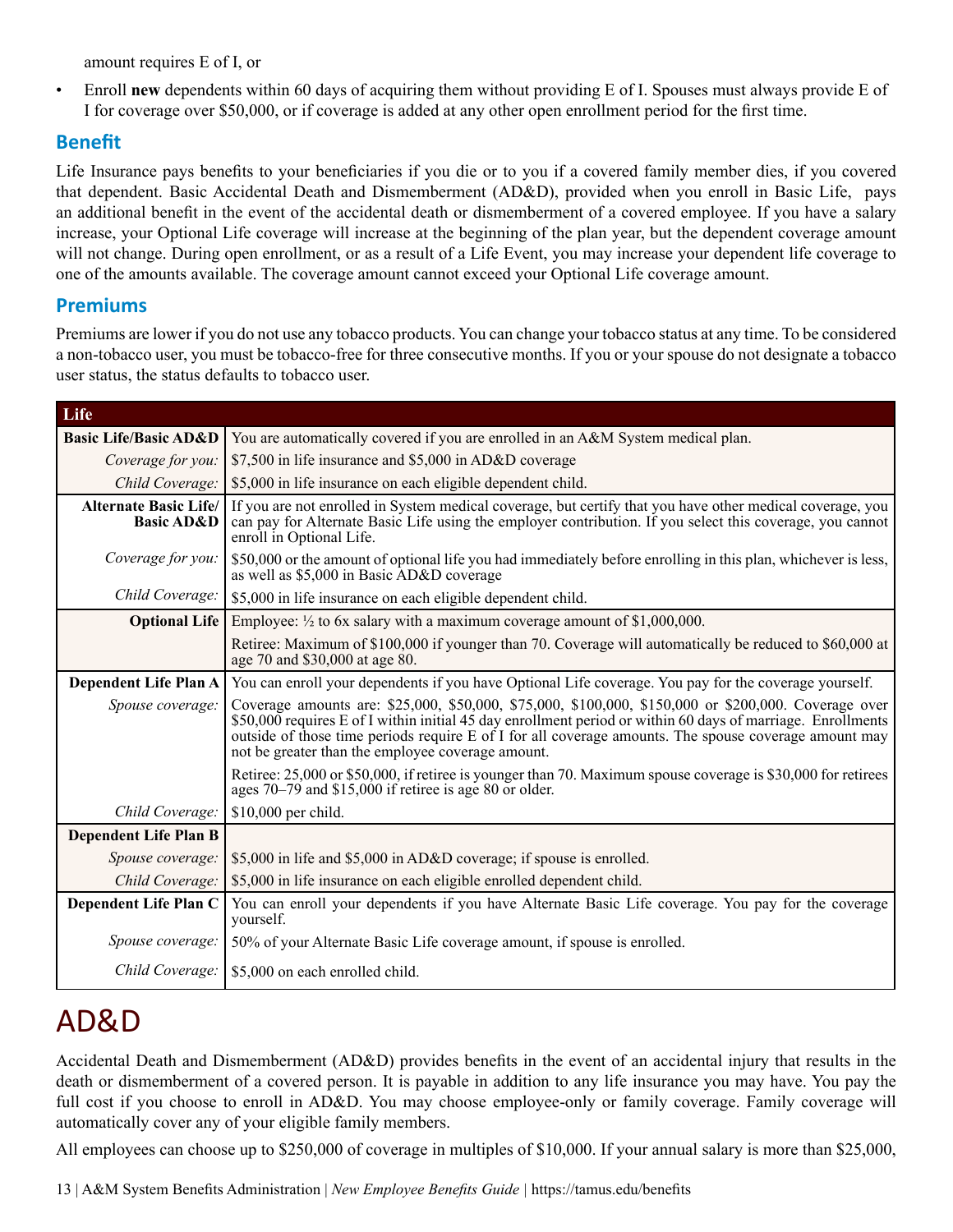you can buy up to 10 times your salary with a maximum coverage amount of \$800,000. With family coverage, your spouse will be covered for 50% of your coverage amount and each eligible child for 10% of your coverage amount. If you have no spouse, each eligible child will be covered for 15%, and if you have no eligible children, your spouse will be covered for 60% of your coverage amount. The maximum coverage for each child is \$25,000.

# Long-Term Disability

You may enroll in a Long-Term Disability (LTD) plan to protect your income in case an extended disability prevents you from working.

You are considered disabled if you are unable to perform one or more of the essential duties of your job due to sickness or injury and you are earning 80% or less of the amount (adjusted for inflation) you were earning before you became disabled due to that sickness or injury. This definition of disability applies during the 90-day waiting period and the next 60 months of disability. Each month, you pay for LTD insurance if you choose to buy coverage. If your coverage begins in the middle of a month, you must pay your full premium for the month. You do not pay premiums while you are disabled and receiving benefits. However, premiums are due during the 90-day waiting period. The cost of your coverage is based on your pay and whether you use tobacco products.

If you are disabled, you will receive from the plan and other sources a combined benefit equal to 65% of your pay. The maximum benefit from all sources combined is \$8,000 per month.

# Flexible Spending Accounts

The A&M System provides two Flexible Spending Accounts (FSAs). If eligible, these voluntary programs allow you to pay certain health and dependent day care expenses with before-tax dollars.

You may enroll in one or both of these programs within 45 days of employment, within 60 days of certain Qualifying Life Events, or during Open Enrollment. Due to federal law, your decision to participate in the FSAs will remain in effect for the entire plan year — September 1 (or your start date) through August 31 — unless you have a Qualifying Life Event.

The amount you choose will be deducted from your paychecks before taxes and be put into your Health Care and/or Dependent Day Care Account(s).

When you incur an eligible expense, you send a copy of the bill, receipt or Explanation of Benefits from the provider showing the period of service, provider name and type of service to Navia to receive reimbursement from your account. You may also use your Navia Debit Card to make payments for Health Care or Dependent Day Care expenses. **Health Care Flexible Spending Account**

| <b>Health Care Spending Account</b>                                                                                                                                                                                                                                                                                                               |                                                                                                                                                                                                                                             |
|---------------------------------------------------------------------------------------------------------------------------------------------------------------------------------------------------------------------------------------------------------------------------------------------------------------------------------------------------|---------------------------------------------------------------------------------------------------------------------------------------------------------------------------------------------------------------------------------------------|
| <b>Covered Expenses</b>                                                                                                                                                                                                                                                                                                                           | <b>Non-Covered</b><br><b>Expenses</b>                                                                                                                                                                                                       |
| Copayments and<br>deductibles<br>Orthodontia<br>Glasses, contact lenses<br>and supplies (such as<br>saline solution and<br>enzyme cleaner)<br>LASIK surgery<br>Smoking cessation<br>programs<br>Dental care<br>Hearing aids<br>*Guidance on covered and<br>non-covered medications<br>can be found online at<br>https://www.naviabenefits.<br>com | Health insurance<br>premiums<br>Nicotine patches or diet<br>pills*<br>Exercise programs and<br>equipment*<br>Medical or dental<br>cosmetic surgery or<br>$drugs*$<br>*Unless prescribed for<br>treatment of an illness or<br><i>injury.</i> |

### **Dependent Day Care Flexible Spending Account**

|                                                                                                                              | <b>Dependent Day Care Spending Ac-</b><br>count                                                                                                                                            |
|------------------------------------------------------------------------------------------------------------------------------|--------------------------------------------------------------------------------------------------------------------------------------------------------------------------------------------|
| <b>Covered Expenses</b>                                                                                                      | <b>Non-Covered</b><br><b>Expenses</b>                                                                                                                                                      |
| Day care fees for<br>children 12 or younger<br>or older disabled<br>dependents<br>• Babysitting fees (work-<br>related only) | Tuition and fees for<br>private school, grades<br>kindergarten through<br>12th<br>Overnight camps and<br>extracurricular lessons<br>Supply fees<br>Club or organization<br>membership fees |

During each Open Enrollment period, you can enroll, reenroll or decline participation in the plan. You must re-enroll every year to continue participation. At that time, you may change the amount you contribute to your FSAs.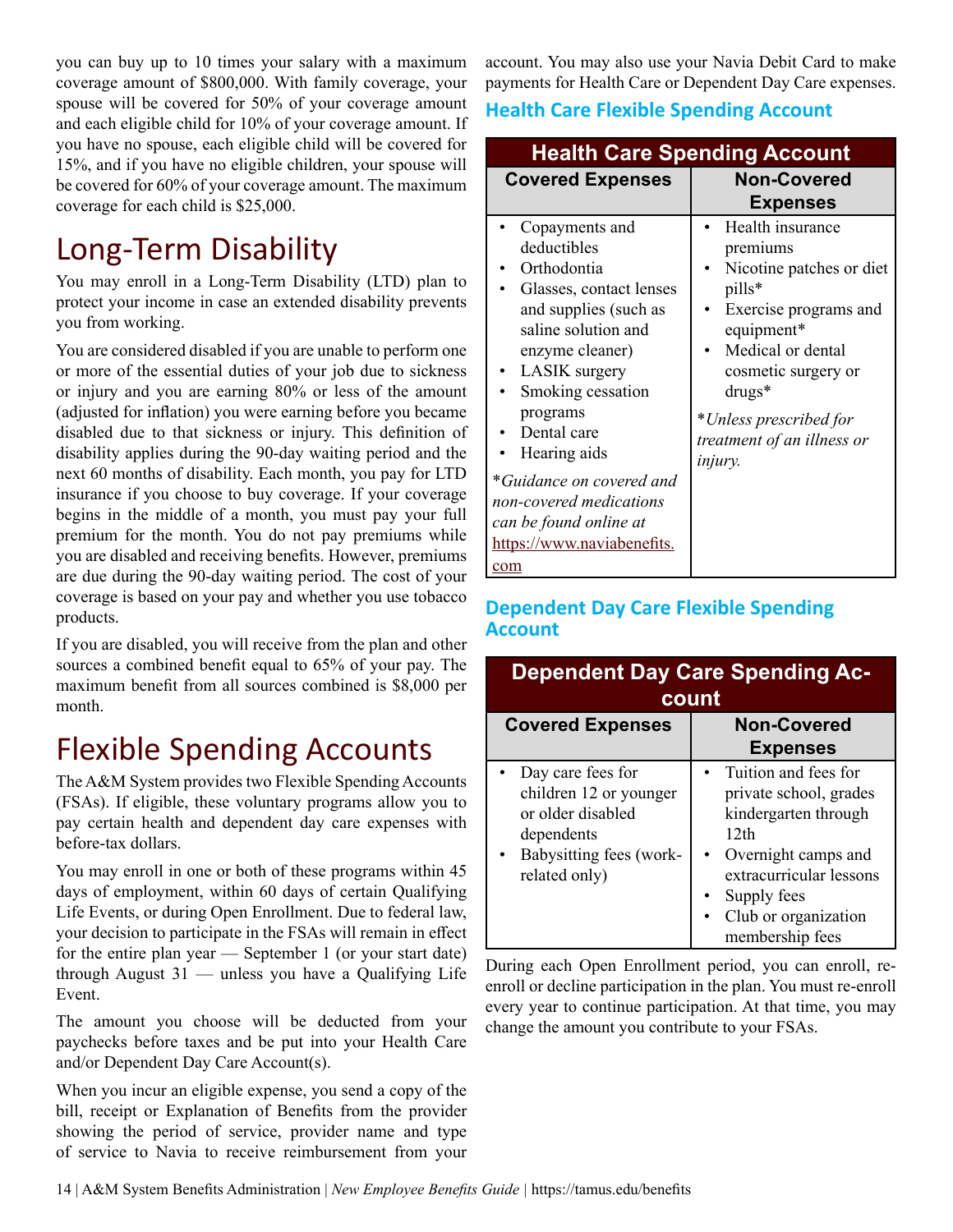15 | A&M System Benefits Administration | *New Employee Benefits Guide |* https://tamus.edu/benefits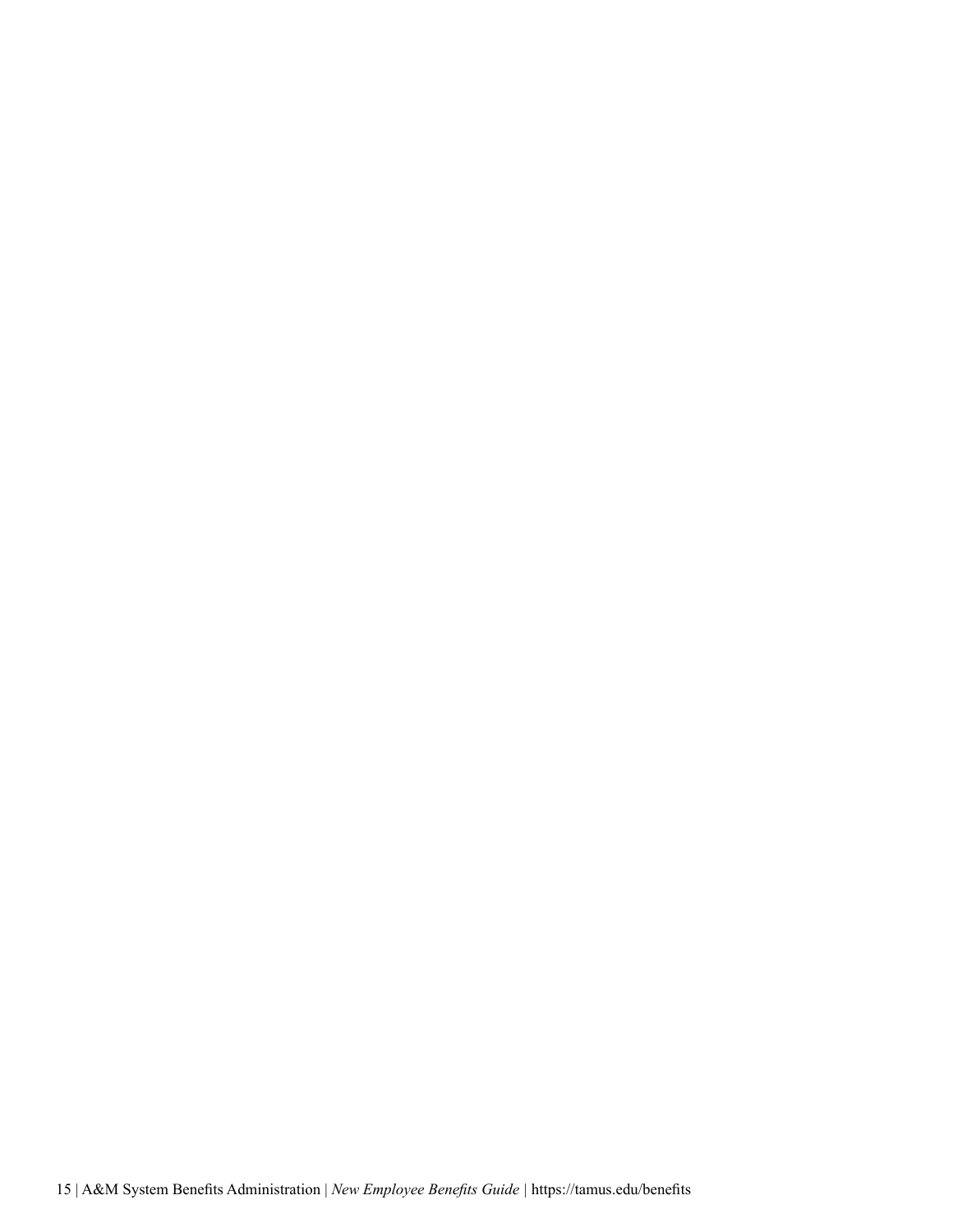# Dependents

In general, eligible dependents are your spouse and dependent children. Children can be covered up to age 26, married or unmarried. Grandchildren are eligible if they are claimed on your tax return. You must provide proof of eligibility to enroll any dependents. Examples of dependents who are not eligible for coverage include:

- A former spouse or former stepchildren
- Siblings
- An elderly parent.

### **Legally Married Spouse**

Documents must include both the employee's name and the spouse's name.

- Your most recent Federal Tax Return(s) showing that you are married filing jointly or separately. Financial information should be redacted, **OR**
- \*Marriage Certificate AND Proof of Joint Ownership dated less than six months old. Recommendations include:
	- » Texas Car Insurance Document
	- » assignment of a durable property power of attorney or healthcare power of attorney
	- » a mortgage or bank statement, or
	- » property tax bill.

*\*If within two years of marriage, then only the marriage certificate is required.*

### **Common Law Spouse**

Documents must include both the employee's name and the spouse's name.

- Texas Declaration of Informal/Common Law Marriage from the County where the marriage was recognized or recorded, **OR**
- Your most recent Federal Tax Return(s) showing that you are married filing jointly or separately, AND Proof of Joint Ownership dated less than six months old. Recommendations include:
	- » Texas Car Insurance Document
	- » assignment of a durable property power of attorney or healthcare power of attorney
	- » a mortgage or bank statement, or
	- » property tax bill.

### **Biological or Adopted Child (adoption complete)**

• Birth Certificate (must show employee's name as

either the father or mother), **OR**

• Documentation on hospital letterhead indicating the birth date of the child or children under 6 months old will be accepted as temporary enrollment and must be followed by the birth certificate when received.

### **Stepchild**

• Child's Birth Certificate showing the child's parent as the employee's spouse, AND Marriage Certificate showing legal marriage. If common law marriage, you must provide the documentation as outlined under Common Law Spouse

### **Adopted Child (in progress)**

- Official court/agency placement papers (initial stage), **OR**
- Official court adoption agreement for an adopted child (mid-stage)

### **Grandchild**

- Tax return showing claimed grandchild
- The tax return may be redacted of financial information

### **Foster Child**

• Official court or agency placement papers

### **Legal Guardianship of a child**

• Court order establishing the appropriate legal relationship, up to age 18 unless accepted court order states otherwise.

### **Managing Conservatorship of a child**

• Court order establishing the appropriate legal relationship, up to age 18 unless accepted court order states otherwise.

*\*Foreign documents other than marriage license or birth certificate should be accompanied by an English translation*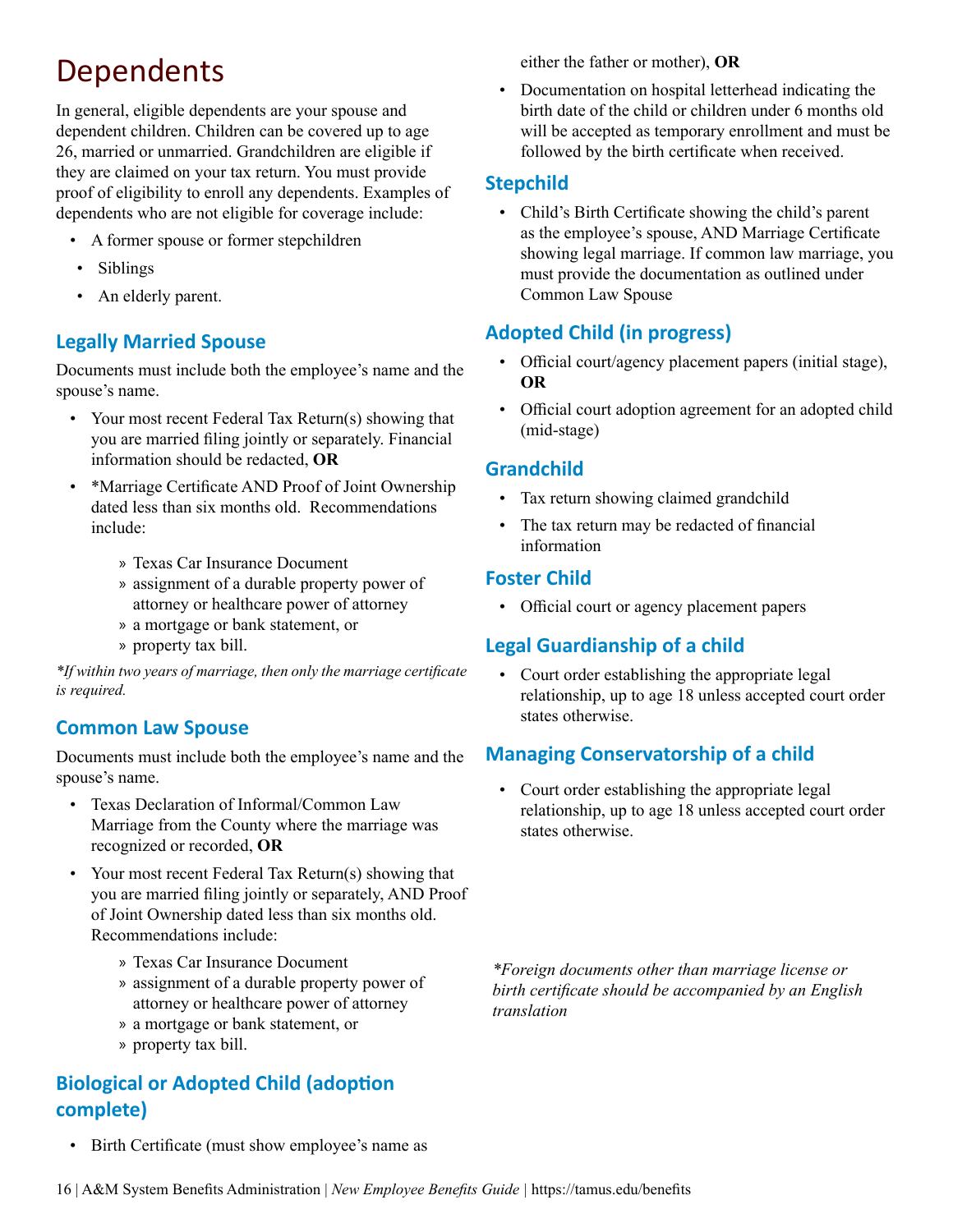# Retirement Programs

### **Mandatory Plans**

### **Teacher Retirement System (TRS)**

TRS is a mandatory retirement program in which all benefitseligible employees are automatically enrolled unless they qualify for, and elect to participate in, the Optional Retirement Program. As of September 1, 2021, you contribute 8.0% of your pay to TRS on a before-tax basis and the A&M System contributes a legislated amount. You do not pay federal income tax on these contributions, however, your retirement benefit will be taxable when you receive it. This is a defined benefit plan which enables you to receive a lifetime annuity upon retirement based on a set formula.

You have full ownership of your contributions to TRS and can withdraw them when you leave TRS-covered employment. After five years of plan participation, you become vested, which means you have a right to plan benefits when you retire if you have not withdrawn your contributions. For more information on retiring with TRS, see the [Retirement](https://assets.system.tamus.edu/files/benefits/pdf/RPB.pdf) [Programs booklet](https://assets.system.tamus.edu/files/benefits/pdf/RPB.pdf) or visit TRS online at [www.trs.t](www.trs.state.tx.us)exas.gov.

### **Optional Retirement Program (ORP)**

ORP is an alternate mandatory retirement program in which qualified employees, generally faculty and higher-level administrators, may choose to participate as an alternative to TRS. This is a defined contribution plan under Internal Revenue Code 403(b). Upon retirement, you decide how to utilize your account balance.

In ORP, you and the A&M System each contribute to ORP each pay period. You contribute 6.65% of your pay to ORP on a before-tax basis. The A&M System currently contributes 6.6% of your pay. These contributions go into an individual account. If you enroll in ORP, you will forfeit all TRS benefits previously earned except your contributions, which will be refunded to you or may be rolled into an individual retirement account.You do not pay federal income tax on these contributions; However, your retirement benefit will be taxable when you receive it. Choosing ORP is an irrevocable decision in the state of Texas and you must remain in ORP as long as you continue state employment.

### **Voluntary Plans**

### **Tax-Deferred Account (TDA)**

A TDA Account is a voluntary program in which you may make pre-tax or after-tax (Roth) contributions. This is a defined contribution plan under Internal Revenue Code 403(b). Upon retirement, you decide how to utilize your acocunt balance. You can choose to enroll any time by

visiting the Benefits Worklet in Workday.

### **Texa\$aver 457 Deferred Compensation Plan (DCP)**

A DCP Account is a voluntary program to which you can make pre-tax or after tax (Roth) contributions. This is a defined contribution plan under Internal Revenue Code 457(b). Upon retirement, you decide how to utilize your account balance. The Employees Retirement System (ERS) of Texas administers this plan through Empower Retirement. For more information, visit the Texasaver website at [https://texasaver.empower-retirement.com/participant/#/](https://texasaver.empower-retirement.com/participant/#/login?accu=TexasWR) [login?accu=TexasWR](https://texasaver.empower-retirement.com/participant/#/login?accu=TexasWR).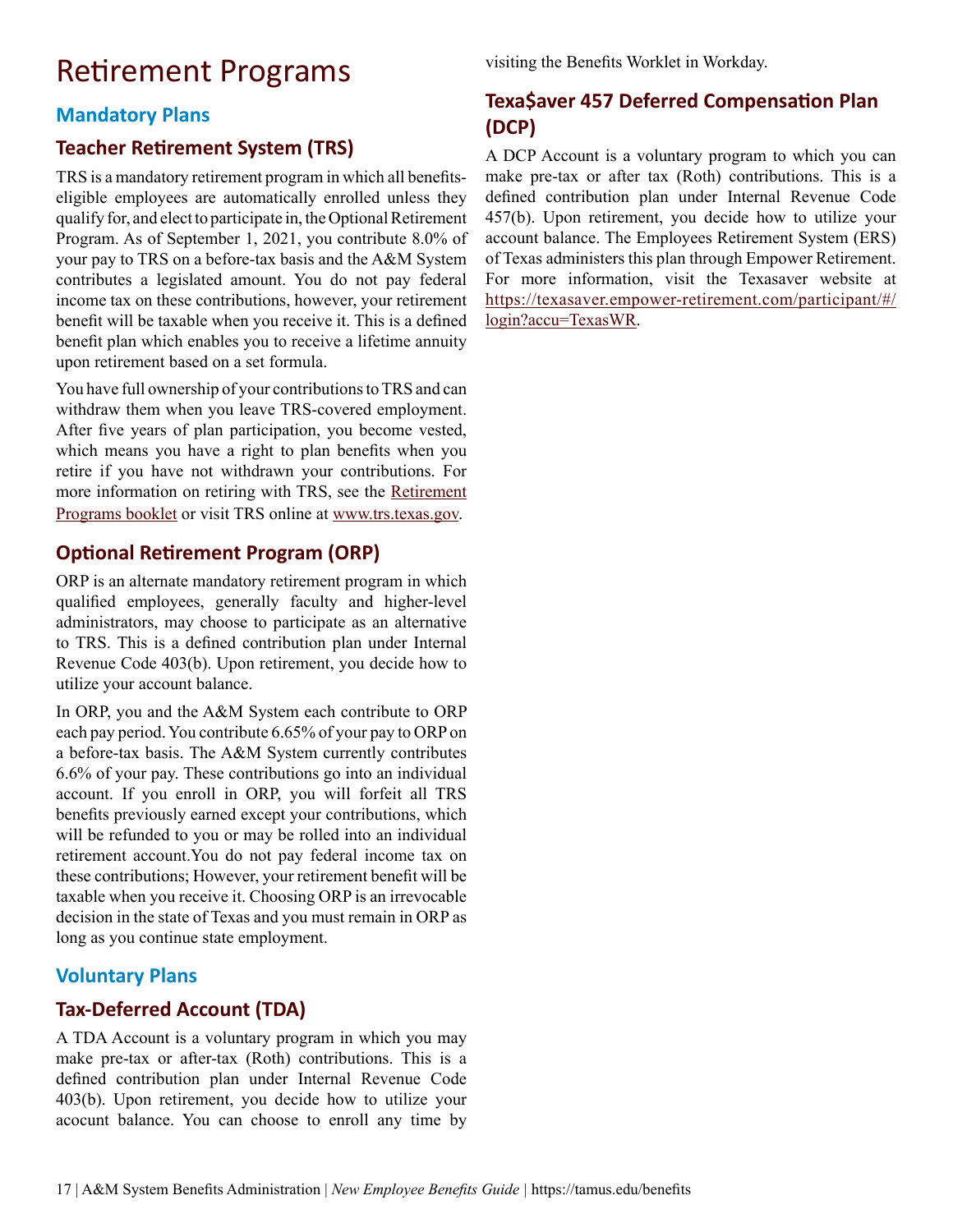# Work/Life Solutions Program

Compysch GuidanceResources is included in your benefit package. The program provides short term counseling and management consultation services designed to assist you and your families in resolving work/life issues. Their resources also include child and eldercare advice, referrals on to-do list items such as hiring contractors and pet care, stress management, legal guidance, and more.

To access Work/Life Soltuions by GuidanceResources, you can call one of the numbers below or go to [https://www.](https://www.guidanceresources.com) [guidanceresources.com](https://www.guidanceresources.com) and enter the WebID: TAMUS.

Active Employees: 1-866-301-9623 Retirees: 1-833-306-0105 Qatar Employees: 00800.100.071

# **MyEvive**

MyEvive is an online health and wellbeing portal. The desktop website and the MyEvive App offer a seamless experience between you and your health benefits. Some of MyEvive's features include:

- your Personalized Incentive Checklist for your Wellness Incentive Credit
- a view of your current wellness premium incentive status
- easy access to contact information and links to your health benefits and wellness resources
- access to your out-of-pocket spend and deductible amounts
- a place to upload a digital insurance card
- personalized reminders when you are due for care

To register, go to [https://tamus.myevive.com.](https://tamus.myevive.com) Enter your ID#, which is your Unique Identification Number, or UIN, on your BCBSTX health insurance card. Note: Both employee and spouse will use the employee UIN to register. If you download the app, simply search for the Texas A&M University System when prompted for your employer. The app is available for both Android and iOS.

# Omada for Pre-Diabetes and Pre-Hypertension

Omada's digital condition management programs strive to enable those with obesity-related chronic conditions like diabetes prevention, heart disease and hypertension to change the habits that put them at risk.

The program empowers members to achieve their health goals through sustainable lifestyle changes using



connected devices, education and social community. This program is available to those enrolled in the A&M Care, J, or 65 Plus plan. Program eligibility is determined by an application process and previous health history check.

Features include:

- 16 weeks of an interactive course with ongoing support for diabetes prevention and ongoing courses for hypertension
- Dedicated online health coach for diabetes prevention and a certified diabetes educator with specific training for hypertension
- A wireless weight scale that uploads to the member's portal for diabetes prevention and those with hypertension also receive a connected blood pressure monitor
- Employer reporting for enrollment, participation, clinical outcomes and risk reduction

# Livongo for Diabetes and Hypertension

Livongo for diabetes and hypertension provides end-toend management programs that combine cellularconnected digital health devices (diabetes glucose meter and cellular monitor for reporting blood pressure) with personal support by individualized coaches and educators. This program is available to those enrolled in the A&M Care, J, or 65 Plus plan. Program eligibility is determined by a diagnosis of either condition and, in most cases, you will be contacted if you are eligible. Features of their solutions include:

- Real-time monitoring of numbers with personalized messaging and coaching when needed
- Instant interventions when **r**eadings are out of range
- Tools and resources to manage the two chronic conditions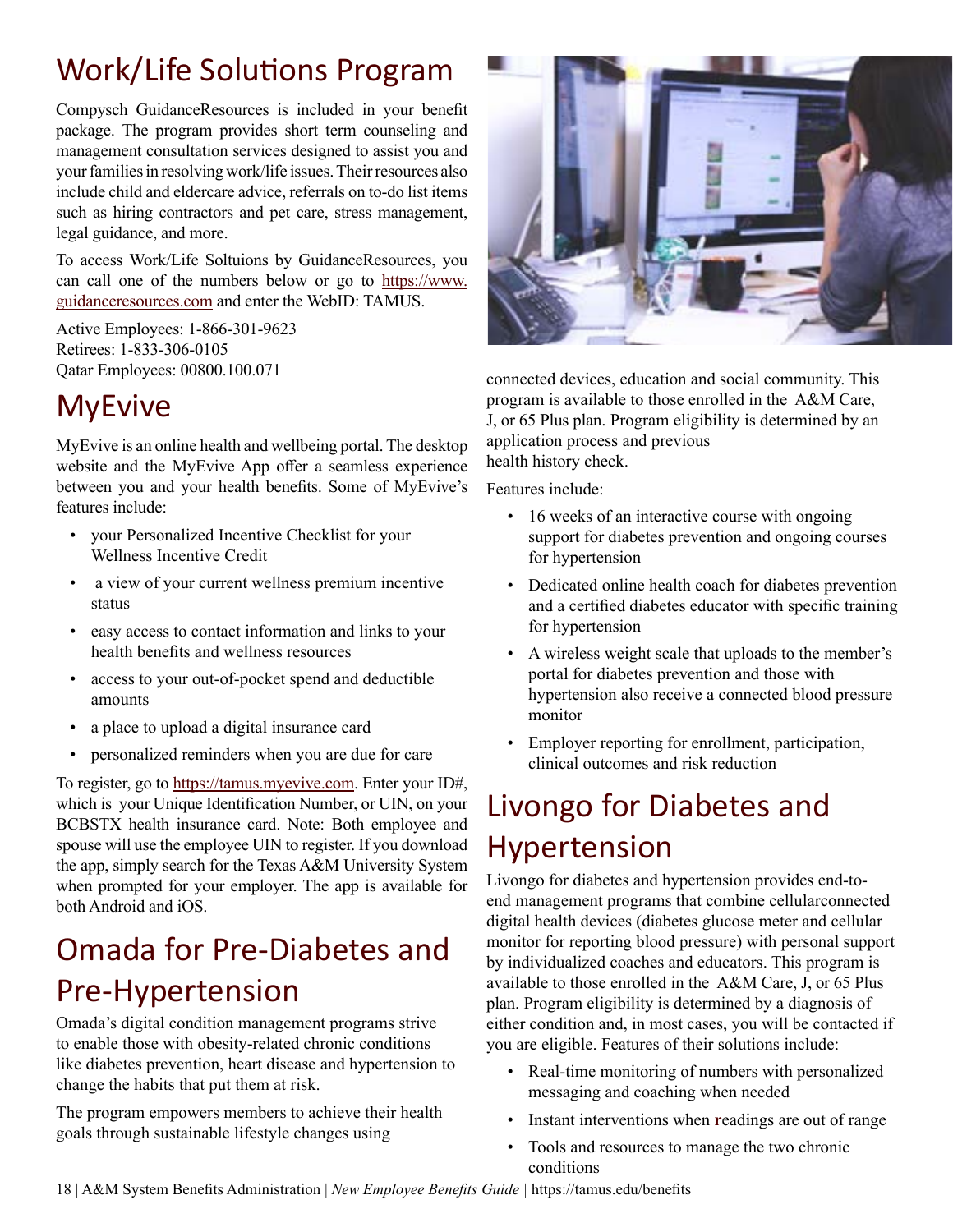• Business reports on enrollment, activation and clinical outcomes

# Ovia for Women's Health and Family Planning

Ovia heatlh is a maternity and family benefits solution to help navigate fertility, pregnancy, and parenting. As an employee or retiree enrolled in the A&M Care, J, or 65 Plus plan, you have access to all three Ovia products to support you through your parenthood journey. The Ovia programs are app-based and include real-time, personalized guidance with educational articles and videos, health tips, in-app coaching and more.

# Hinge Health

Hinge Health takes non-surgical care guidelines and turns them into a digital 12-week program for chronic back and joint pain led by coaches using mobile and wearable technology. After an intensive 12-week treatment plan, members have continued access to the program for the rest of the year at no additional charge to their employer. This program is available to those enrolled in the A&M Care, A&M Care 65 Plus, and J plan only. Program eligibility is determined by an application process and previous health history check.

The program includes:

- Personalized, science-based education curriculum
- Exercise regime that improves strength and mobility with real-time feedback and tracking
- Behavioral support and one-to-one coaching with team feedback to achieve goals
- Care pathways include knee, hip and low back, with neck and shoulder

# 2nd M.D.

Get a second opinion from a nationally known, board-certified specialist through 2nd.MD when facing a new diagnosis or possible surgery, or if you suffer from a chronic condition that has been diagnosed with minimal success in treatment. Call 1 (866) 841-2575 to schedule a consultation or set up an account at<https://2nd.md/tamus>.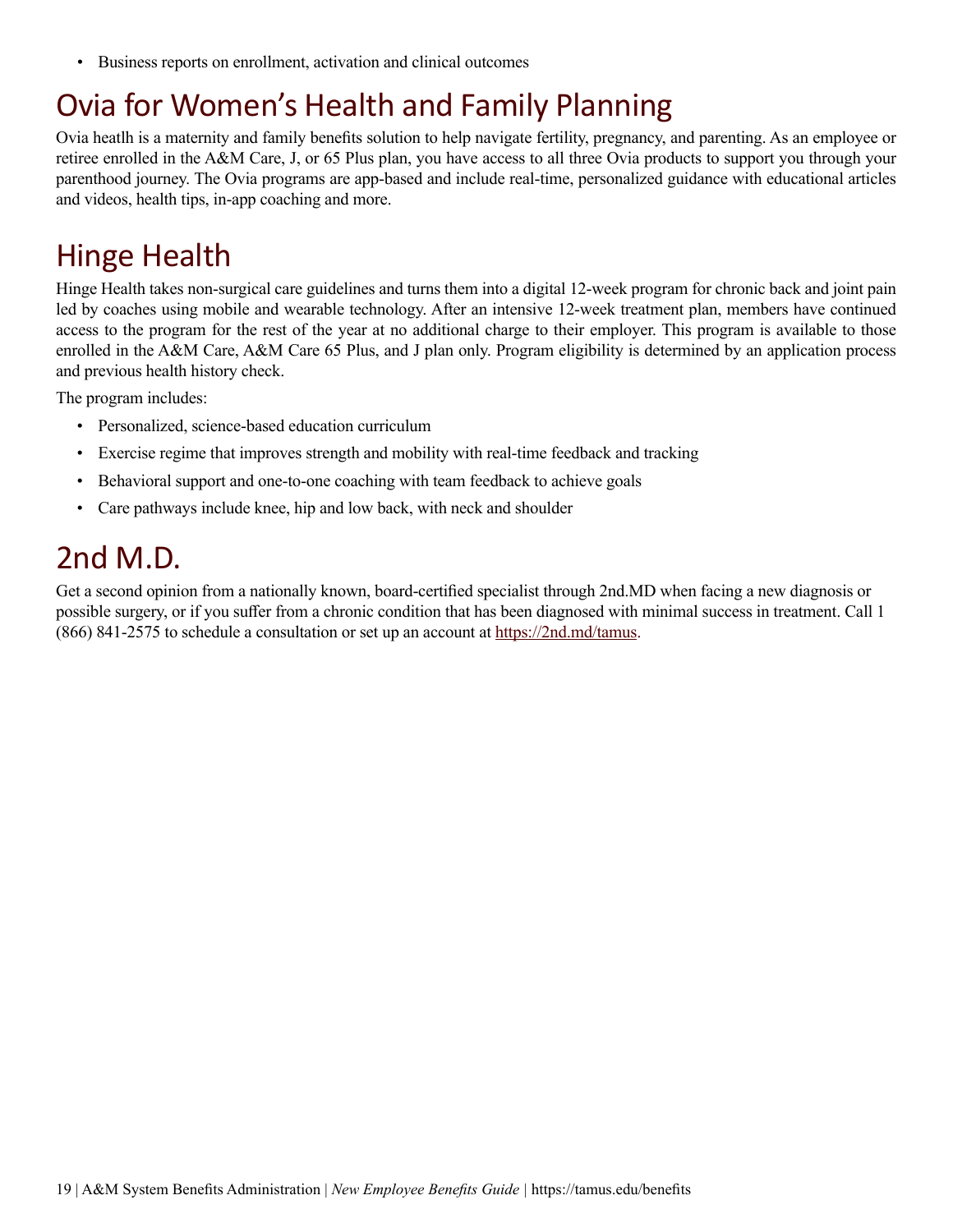# Additional Information

### **Age 65 and Still Working**

Although many factors dictate whether your A&M System health plan or Medicare will be primary or secondary, in general, coverage is determined by the status of the A&M health plan policy holder.

For more information, you can review the booklet Medicare and Other Health Benefits: Your Guide to Who Pays First, available at: [https://www.medicare.gov/Pubs/pdf/02179.pdf](http://www.medicare.gov/Pubs/pdf/02179.pdf) or you can contact Medicare to get a copy. You can also checkout the fact sheets on the System Benefits Administration website at: [https://www.tamus.edu/business/benefits-administration/](http://www.tamus.edu/business/benefits-administration/medicare-information/) [medicare-information/.](http://www.tamus.edu/business/benefits-administration/medicare-information/)

### **Medicaid and the Children's Health Insurance Program (CHIP) Offer Free or Low-Cost Health Coverage to Children and Families**

If you or your children are eligible for Medicaid or CHIP and you're eligible for health coverage from your employer, your state may have a premium assistance program that can help pay for coverage, using funds from their Medicaid or CHIP programs. If you or your children aren't eligible for Medicaid or CHIP, you won't be eligible for these premium assistance programs but you may be able to buy individual insurance coverage through the Health Insurance Marketplace. For more information, visit https://<www.healthcare.gov>.

If you or your dependents are already enrolled in Medicaid or CHIP, contact your State Medicaid or CHIP office to find out if premium assistance is available.

If you or your dependents are NOT currently enrolled in Medicaid or CHIP, and you think you or any of your dependents might be eligible for either of these programs, you can contact your State Medicaid or CHIP office or dial 1 (877) KIDS NOW or<www.insurekidsnow.gov> to find out how to apply. If you qualify, you can ask the State if it has a program that might help you pay the premiums for an employer-sponsored plan.

If you or your dependents are eligible for premium assistance under Medicaid or CHIP, as well as your employer's plan, your employer must allow you to enroll in your employer's plan if you aren't already enrolled. This is called a "special enrollment" opportunity, and you must request coverage within 60 days of being determined eligible for premium assistance. If you have questions about enrolling in your employer's plan, contact the Department of Labor at <www.askebsa.dol.gov> or call 1 (866) 444-EBSA (3272).

For more information on special enrollment rights, you can contact either:

U.S. Department of Labor Employee Benefits Security Administration <www.dol.gov/ebsa> (866) 444-EBSA (3272)

U.S. Department of Health and Human Services Centers for Medicare & Medicaid Services https://[www.cms.gov](www.cms.hhs.gov) (877) 267-2323, Ext. 61565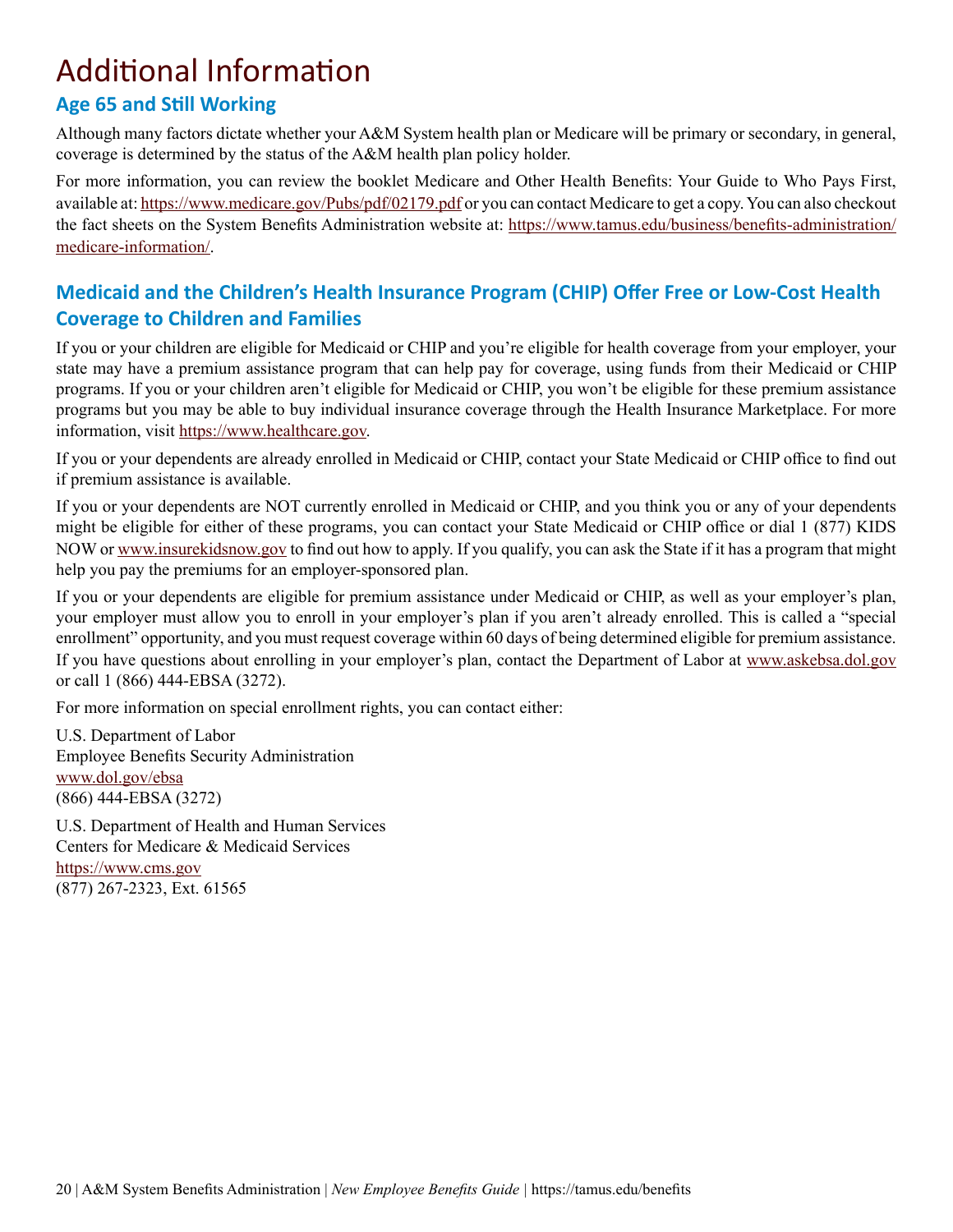# **September 1, 2021 Premiums** *September 1, 2021*

your two-step wellness activities or are waived because you are newly enrolled, you will see credit in Workday that will reduce your premium. Premiums increase *your two-step wellness activities or are waived because you are newly enrolled, you will see credit in Workday that will reduce your premium. Premiums increase*  Health premiums for the A&M Care plan below **include** a \$30 wellness premium for you and for your spouse in the appropriate column. If you have completed *Health premiums for the A&M Care plan below include a \$30 wellness premium for you and for your spouse in the appropriate column. If you have completed*  by \$30/month if you or your spouse is a tobacco user: *by \$30/month if you or your spouse is a tobacco user:*

| Health                    |                                              |                      | <b>Employee Only</b> |                              | <b>Employee &amp; Spouse</b> | <b>Employee &amp; Child(ren)</b> |                       | <b>Employee &amp; Family</b> |                              |
|---------------------------|----------------------------------------------|----------------------|----------------------|------------------------------|------------------------------|----------------------------------|-----------------------|------------------------------|------------------------------|
|                           |                                              | Total Cost           | Your Cost            | Total Cost                   | Your Cost                    | Total Cost                       | Your Cost             | Total Cost                   | Your Cost                    |
| A&M Care                  | Monthly                                      | \$706.82             | \$30.00              | \$1,298.90                   | \$341.04                     | \$1,097.34                       | \$225.26              | \$1,527.82                   | \$455.50                     |
|                           | Bi-Weekly                                    | \$706.82             | \$15.00              | \$1,298.90                   | \$170.52                     | \$1,097.34                       | \$112.63              | \$1,527.82                   | \$227.75                     |
| J Plan                    | Monthly                                      | \$676.82             | $$0.00$<br>$$0.00$   | \$1,238.90                   | \$281.04                     | \$1,067.34                       | \$195.26              | \$1,467.82                   | \$395.50                     |
|                           | Bi Weekly                                    | \$676.82             |                      | \$1,238.90                   | \$140.52                     | \$1,067.34                       | \$97.63               | \$1,467.82                   | \$197.75                     |
|                           | Part-Time Employees (work a 20-29 hour week) |                      |                      |                              |                              |                                  |                       |                              |                              |
|                           |                                              |                      | <b>Employee Only</b> |                              | <b>Employee &amp; Spouse</b> |                                  | Employee & Child(ren) |                              | <b>Employee &amp; Family</b> |
|                           |                                              | <b>Total Cost</b>    | Your Cost            | <b>Total Cost</b>            | Your Cost                    | <b>Total Cost</b>                | Your Cost             | Total Cost                   | Your Cost                    |
| A&M                       | Monthly                                      | \$706.82             | \$370.76             | \$1,298.90                   | \$822.32                     | \$1,097.34                       | \$663.64              | \$1,527.82                   | \$994.02                     |
| Care                      | Bi-Weekly                                    | \$706.82             | \$185.38             | \$1,298.90                   | \$411.16                     | \$1,097.34                       | \$331.82              | \$1,527.82                   | \$497.01                     |
| J Plan                    | Monthly                                      | \$676.82             | \$340.76             | \$1,238.90                   | \$762.32                     | \$1,067.34                       | \$633.64              | \$1,467.82                   | \$934.02                     |
|                           | Bi-Weekly                                    | \$676.82             | \$170.38             | \$1,238.90                   | \$367.89                     | \$1,067.34                       | \$303.57              | \$1,467.82                   | \$453.74                     |
| Graduate                  | Monthly                                      | \$252.00             | 0.008                | \$504.00                     | \$27.42                      | \$669.00                         | \$235.30              | \$921.00                     | \$387.20                     |
| Plan                      | Bi Weekly                                    | \$252.00             | \$0.00               | \$504.00                     | \$13.71                      | \$669.00                         | \$117.65              | \$921.00                     | \$193.60                     |
| Dental                    |                                              |                      | <b>Employee Only</b> |                              | <b>Employee &amp; Spouse</b> |                                  | Employee & Child(ren) | <b>Employee &amp; Family</b> |                              |
| <b>A&amp;M</b> Dental PPO | Monthly                                      |                      | \$29.42              |                              | \$58.82                      |                                  | \$61.76               | \$94.12                      |                              |
|                           | Bi-Weekly                                    |                      | \$14.71              |                              | \$29.41                      |                                  | \$30.88               | \$47.06                      |                              |
| DeltaCare USA             | Monthly                                      |                      | \$21.08              |                              | \$37.48                      |                                  | \$37.76               | \$58.66                      |                              |
| Dental HMO                | Bi-Weekly                                    |                      | \$10.54              |                              | \$18.74                      |                                  | \$18.88               | \$29.33                      |                              |
|                           |                                              |                      |                      |                              |                              |                                  |                       |                              |                              |
| Vision                    |                                              | <b>Employee Only</b> |                      | <b>Employee &amp; Spouse</b> |                              | Employee & Child(ren)            |                       | <b>Employee &amp; Family</b> |                              |
| Monthly                   |                                              | \$7.60               |                      | \$16.12                      |                              | \$12.46                          |                       | \$22.22                      |                              |
| Bi-Weekly                 |                                              | \$3.80               |                      | \$8.06                       |                              | \$6.23                           |                       | \$11.11                      |                              |
| <b>AD&amp;D</b>           |                                              |                      |                      |                              | <b>Employee Only</b>         |                                  |                       | <b>Employee and Family</b>   |                              |
| Rate per \$10,000:        |                                              | Monthly              |                      |                              | \$10                         |                                  |                       | \$.24                        |                              |
|                           |                                              | Bi-Weekly            |                      |                              | \$0.5                        |                                  |                       | \$.12                        |                              |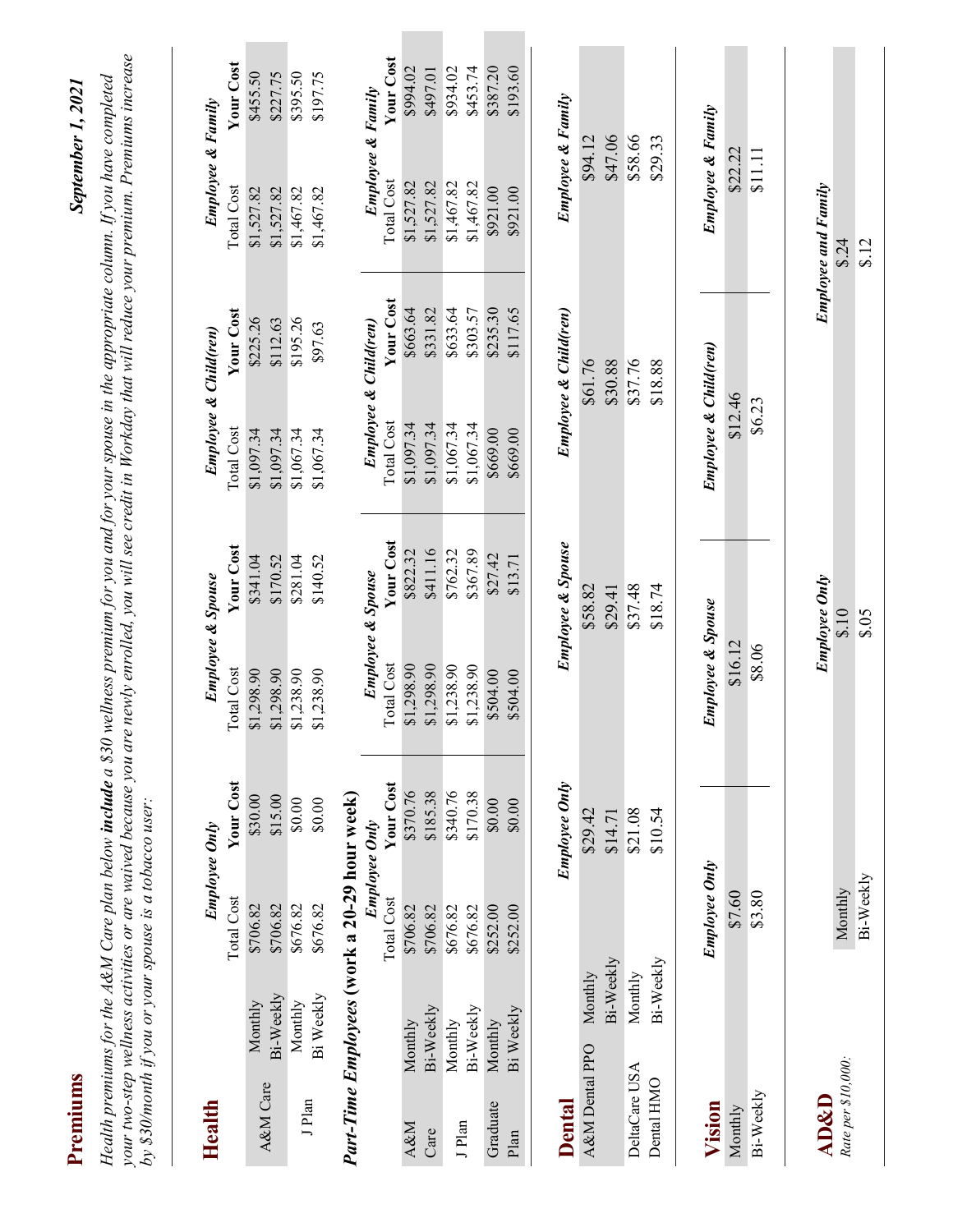| Long-Term                         |         |                                                                                                                                                                                                                                                                                                                  |           |           | Non-Tobacco Rate                   |        |           |                                                                                                    |           | <b>Tobacco Rate</b> |           |           |         |
|-----------------------------------|---------|------------------------------------------------------------------------------------------------------------------------------------------------------------------------------------------------------------------------------------------------------------------------------------------------------------------|-----------|-----------|------------------------------------|--------|-----------|----------------------------------------------------------------------------------------------------|-----------|---------------------|-----------|-----------|---------|
| Disability                        |         | Monthly                                                                                                                                                                                                                                                                                                          |           |           | \$.178                             |        |           |                                                                                                    |           | \$.230              |           |           |         |
| Rate per \$100 of monthly salary: |         | Bi-Weekly                                                                                                                                                                                                                                                                                                        |           |           | \$.089                             |        |           |                                                                                                    |           | \$.115              |           |           |         |
| <b>Flexible Spending</b>          |         | Maximum you can deduct from your pay:                                                                                                                                                                                                                                                                            |           |           |                                    |        |           | Health Care Spending Account - \$2,750                                                             |           |                     |           |           |         |
| Account                           |         |                                                                                                                                                                                                                                                                                                                  |           |           |                                    |        |           | Dependent Daycare Spending Account - \$5,000                                                       |           |                     |           |           |         |
| <b>Basic Life</b>                 |         | The premium for this plan is usually                                                                                                                                                                                                                                                                             |           |           | paid by the employer contribution. |        |           |                                                                                                    |           |                     |           |           |         |
|                                   |         | Basic Life: \$4.70                                                                                                                                                                                                                                                                                               |           |           |                                    |        |           | Alternate Basic Life: \$.626 per \$1,000 of coverage                                               |           |                     |           |           |         |
| <b>Optional Life</b>              |         | employee, the life rates are divided in half per month. Monthly rate per \$1,000:<br>Your age on September 1 will                                                                                                                                                                                                |           |           |                                    |        |           | be the age used to calculate your premiums for the rest of the fiscal year. If you are a bi-weekly |           |                     |           |           |         |
|                                   | $Age =$ | Under 25                                                                                                                                                                                                                                                                                                         | $25 - 29$ | $30 - 34$ | 35-39                              | 40-44  | $45 - 49$ | 50-54                                                                                              | 55-59     | 60-64               | $65 - 69$ | $70 - 74$ | $75+$   |
| Non-Tobacco Rate                  | Monthly | \$0.6                                                                                                                                                                                                                                                                                                            | \$0.6     | 50.3      | 0.3                                | 0.3    | \$.12     | 0.3                                                                                                | 36        | 0.56                | 8.76      | \$1.43    | \$2.00  |
| Tobacco Rate                      | Monthly | \$10                                                                                                                                                                                                                                                                                                             | \$10      | \$.10     | \$.12                              | \$.14  | \$.24     | $0 + 3$                                                                                            | \$.72     | \$1.12              | \$1.52    | \$2.86    | \$4.00  |
| Dependent<br>Life                 |         | Plan A: Spouse Age-based rate per \$1,000 of coverage; Child: \$.06 per \$1,000 of coverage<br>Plan C: 1/2 Alternate Basic Life premium; 1/10 if no spouse is covered<br>Spouse Plan B: \$1.05/month (flat rate) for \$5,000 in DL and AD&D<br>Child Plan B: \$0.32/month (flat rate) for \$5,000 in DL and AD&D |           |           |                                    |        |           |                                                                                                    |           |                     |           |           |         |
|                                   | $Age =$ | Under 25                                                                                                                                                                                                                                                                                                         | $25 - 29$ | $30 - 34$ | $35 - 39$                          | 40-44  | $45 - 49$ | 50-54                                                                                              | $55 - 59$ | 60-64               | $65 - 69$ | 70-74     | $75+$   |
| Non-Tobacco Rate                  | Monthly | \$0.6                                                                                                                                                                                                                                                                                                            | 8.06      | \$0.08    | 8.09                               | \$.10  | \$.15     | \$.23                                                                                              | \$43      | 66                  | \$1.27    | \$2.06    | \$2.06  |
| Tobacco Rate                      | Monthly | \$.060                                                                                                                                                                                                                                                                                                           | \$.072    | \$.096    | \$.108                             | \$.120 | \$.180    | \$.276                                                                                             | \$.516    | \$.792              | \$1.524   | \$2.472   | \$2.472 |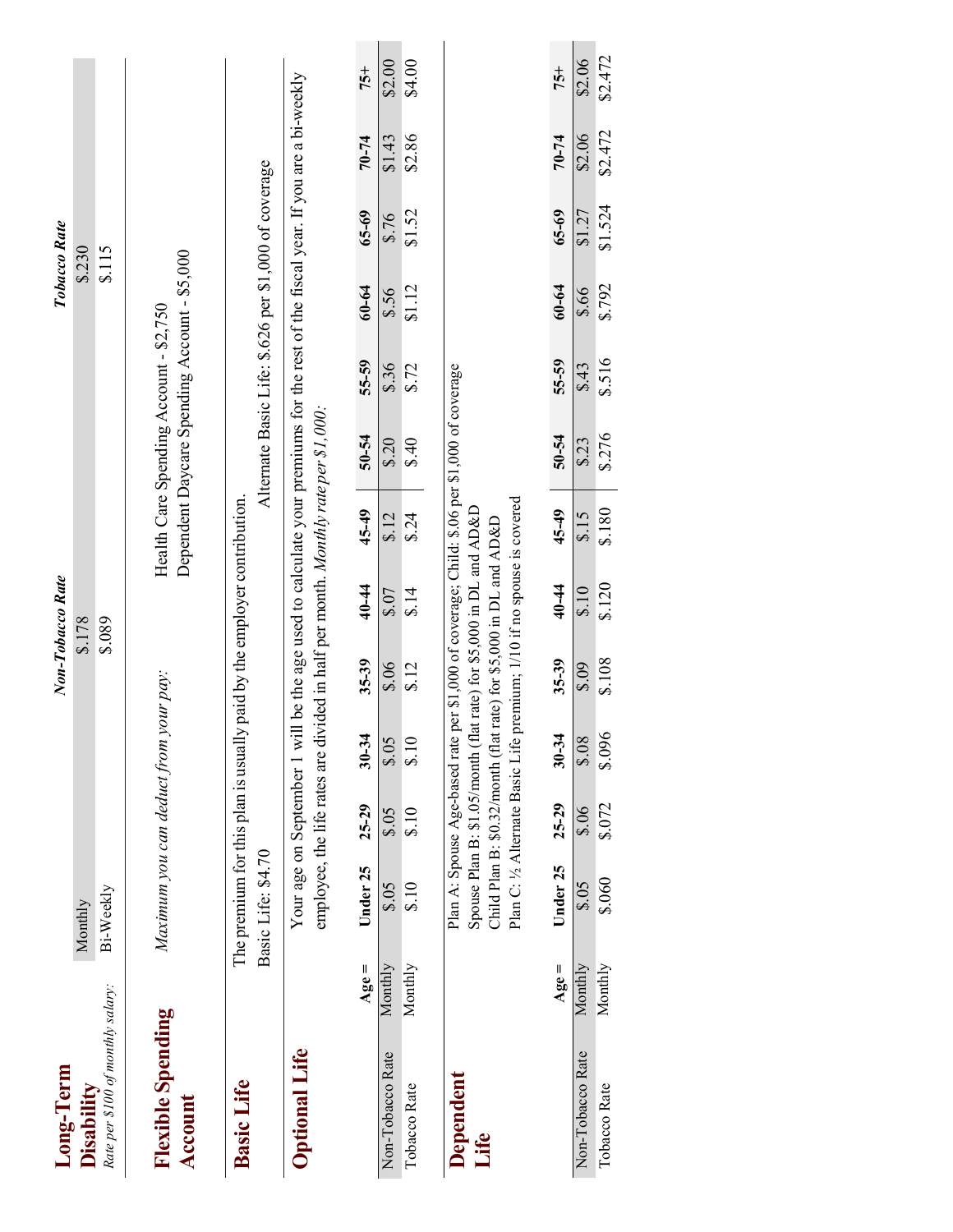| Plan                                | <b>Claims Address</b>                     | <b>Customer Service</b>               |
|-------------------------------------|-------------------------------------------|---------------------------------------|
| <b>Medical - A&amp;M Care Plans</b> | BlueCross BlueShield of Texas, Inc.       | $(866)$ 295-1212                      |
| Blue Cross and Blue Shield of       | <b>Claims Division</b>                    | https://www.bcbstx.com/tamus/         |
| Texas                               | P.O. Box 660044                           |                                       |
| Group: 039993                       | Dallas, Texas 75266-0044                  |                                       |
| <b>Pharmacy-A&amp;M Care Plans</b>  | Drugs not purchased with the prescription | $(866) 544-6970$                      |
| <b>Express Scripts</b>              | drug card:                                | https://www.express-scripts.com/      |
| Group: TAMUSRX                      | <b>Express Scripts</b>                    |                                       |
| <b>BIN: 610014</b>                  | P.O. Box 2872                             |                                       |
|                                     | Clinton, IA 52733-2872                    |                                       |
|                                     | Mail-order drug claims:                   |                                       |
|                                     | <b>Express Scripts</b>                    |                                       |
|                                     | P.O. Box 650322                           |                                       |
|                                     | Dallas, TX 75265-0322                     |                                       |
| <b>Medical – Graduate Plan</b>      | Blue Cross and Blue Shield of Texas       | $(877) 624 - 7911$                    |
| Academic HealthPlans (AHP)          | P.O. Box 660044                           | https://tamus.myahpcare.com/          |
|                                     | Dallas, TX 75266-0044                     |                                       |
| <b>Pharmacy - Graduate Plan</b>     | Prime Therapeutics                        | $(800)$ 423-1973                      |
| Prime Therapeutics                  | P.O. Box 660044                           | https://www.myprime.com/              |
| Group: 117565                       | Dallas, Texas 75266-0044                  |                                       |
| <b>BIN: 01551</b>                   |                                           |                                       |
| PCN: BCTX                           |                                           |                                       |
| <b>Dental PPO</b>                   | Delta Dental Insurance Company            | $(800)$ 336-8264                      |
| Delta Dental                        | <b>Claims Department</b>                  | https://www.deltadentalins.com/tamus/ |
| Group: 4170-0001                    | P.O. Box #1809                            |                                       |
|                                     | Alpharetta, Georgia 30023                 |                                       |
| <b>Dental HMO</b>                   | N/A                                       | $(800)$ 422-4234                      |
| DeltaCare Dental HMO                |                                           | https://www.deltadentalins.com/tamus/ |
| <b>Vision</b>                       | <b>Superior Vision</b>                    | $(844) 549 - 2603$                    |
| <b>Superior Vision</b>              | <b>Attn: Claims Processing</b>            | https://microsite.superiorvision.com/ |
| Group: 036138                       | PO Box 967                                | tamus/                                |
|                                     | Rancho Cordova, CA 95741                  |                                       |
| Life                                | The Hartford Group Life/AD&D Claims       | $(888) 563 - 11242$                   |
| The Hartford                        | Unit                                      | https://www.thehartford.com/          |
|                                     | P.O. Box 14299                            |                                       |
|                                     | Lexington, KY 40512-4299                  |                                       |
| <b>Accidental Death and</b>         | The Hartford Group Life/AD&D Claims       | $(888) 563 - 11242$                   |
| <b>Dismemberment</b>                | Unit                                      | https://www.thehartford.com/          |
| The Hartford                        | P.O. Box 14299                            |                                       |
|                                     | Lexington, KY 40512-4299                  |                                       |
| <b>Long-Term Disability</b>         | New York Life (formerly Cigna)            | $(800)$ 362-4462                      |
| New York Life (formerly Cigna)      | P.O. Box 709015                           | https://www.cigna.com/                |
| Policy: VDT98005                    | Dallas, TX 75370-9015                     |                                       |
| <b>Flexible Spending Accounts</b>   | Navia Benefit Solutions                   | $(800)$ 669-3539                      |
| Navia Benefit Solutions             | PO Box 53250 Bellevue, WA 98015           | https://naviabenefits.com/            |
| Employer Code: A&M                  |                                           | Email: claims@naviabenefits.com       |